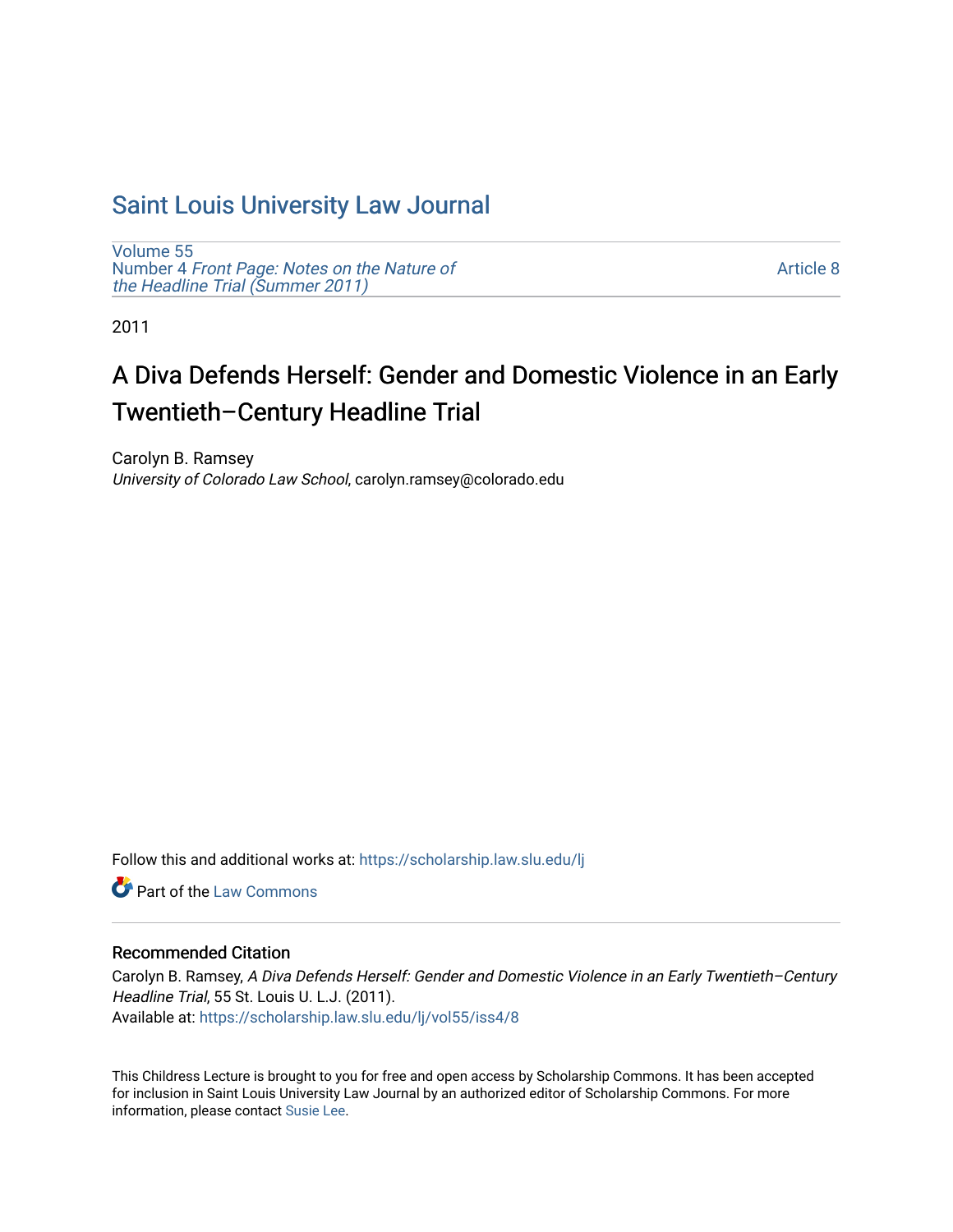## **A DIVA DEFENDS HERSELF: GENDER AND DOMESTIC VIOLENCE IN AN EARLY TWENTIETH–CENTURY HEADLINE TRIAL**

#### CAROLYN B. RAMSEY\*

#### **INTRODUCTION**

On October 28, 1909, a twenty-six year-old singer named Mae Talbot met with her husband, Al, in her attorney's office in Reno, Nevada to discuss the division of their property.<sup>1</sup> Mae was seeking a divorce, and she and Al argued about how much Mae would receive under the settlement.<sup>2</sup> At this lunch-hour meeting, Mae's head bore bruises from the previous night when Al beat her so severely for taking rent money from his pocket that she required a doctor's assistance.<sup>3</sup> The couple had not been able to keep its quarrels hidden from Reno society;<sup>4</sup> indeed, newspapers reported a previous incident in which Mae shot at her husband in the Golden Hotel when he "tried to give her a beating."<sup>5</sup> Al, who was about twice his wife's age, admitted that he frequently mistreated her. $6$ 

<sup>\*</sup> Professor of Law, University of Colorado Law School. I would like to thank Professor Joel Goldstein and the *Saint Louis University Law Journal* for inviting me to participate in this symposium and Cecily Harms for research assistance. The staff of the University of Colorado Law Library, which always does wonderful work, was especially resourceful in helping me locate historical Nevada newspapers on short notice.

<sup>1</sup>*. Mrs. Talbot to Answer to a Charge of Murder*, RENO EVENING GAZETTE, Nov. 8, 1909, at 1.

<sup>2</sup>*. Didn't Know She Shot*, L.A. TIMES, Jan. 29, 1910, at 15. *See Shot by Beaten Wife*, L.A. TIMES, Oct. 29, 1909, at I5; *Shot Husband Who Beat Her*, WASH. POST, Jan. 29, 1910, at 9; *see also Last Words of Al Talbot in Evidence*, RENO EVENING GAZETTE, Jan. 27, 1910, at 1 (reporting that Mae's divorce lawyer testified that "Mrs. Talbot wanted more than Talbot offered to give her of their property" and that she also sought the return of jewelry valued at about \$2,000); *Mrs. Talbot to Answer to a Charge of Murder*, *supra* note 1. Copies of these and all other cited newspaper reports are on file with the author.

<sup>3</sup>*. See Woman's Victim is Slightly Improved Today*, RENO EVENING GAZETTE, Oct. 29, 1909, at 1.

<sup>4</sup>*. See Al Talbot Shot Down by Wife in Office of Her Lawyer During Noonday Fight*, NEV. ST. J., Oct. 29, 1909, at 1 (stating that the domestic troubles of the couple had come to the public's attention on many previous occasions).

<sup>5</sup>*. Al Talbot Shot Today by Wife*, RENO EVENING GAZETTE, Oct. 28, 1909, at 1.

<sup>6</sup>*. Woman's Victim is Slightly Improved Today*, *supra* note 3.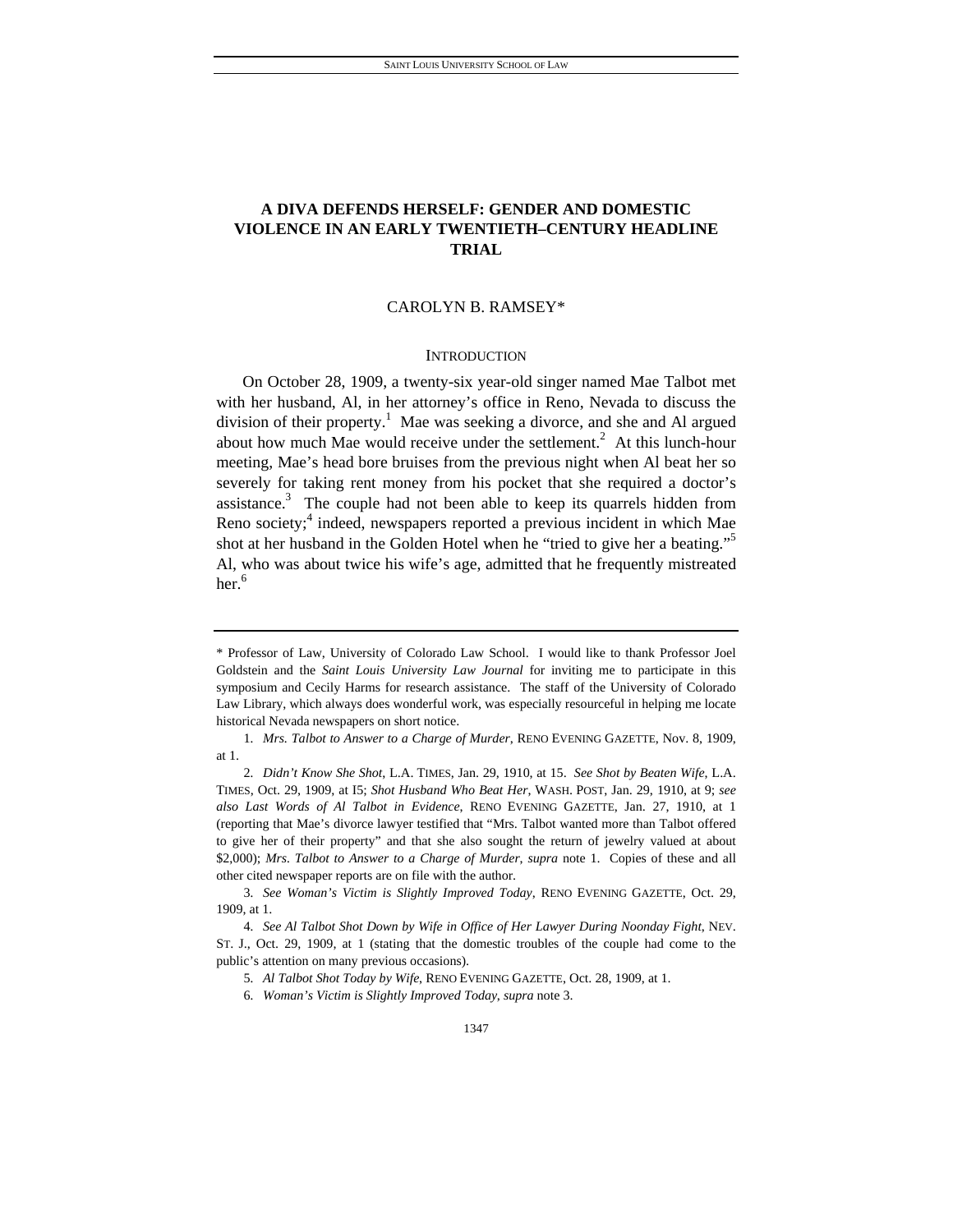In the lawyer's presence, a physical scuffle ensued, during which Al allegedly struck Mae, and his lung was pierced by a bullet from the pistol she had concealed in her fur muff.<sup>7</sup> Mae fled from building, discarding her furs along the way.<sup>8</sup> She was arrested at her residence after she had changed out of her street clothes.<sup>9</sup> The pistol and the fur muff, which might have been powder-burned, disappeared and could not be introduced as evidence against her.<sup>10</sup> At trial, Mae took the witness stand in her own defense and told a story of wife-beating that her housekeeping staff corroborated.<sup>11</sup> The jury acquitted her following a brief deliberation,<sup>12</sup> and she appeared on stage in Chicago in a musical farce entitled "Get Busy with Emily" within a few months of her release.<sup>13</sup>

The Talbot murder trial may not rank with those of Sam Sheppard, Claus Von Bulow, or Lizzie Borden as one of the most sensational trials in American history. However, it attracted the attention of newspapers in New York City<sup>14</sup> and Washington, D.C.,<sup>15</sup> not to mention Los Angeles,<sup>16</sup> San Francisco,<sup>17</sup> and of course, Reno.<sup>18</sup> Mae was an opera singer with a mezzo soprano voice and her husband a racetrack gambler from a prominent Canadian family.<sup>19</sup> The alleged

10*. Mrs. Talbot Has Been Charged with Murder of Her Husband*, RENO EVENING GAZETTE, Nov. 10, 1909, at 1 (reporting that the sheriff was still looking for the pistol and furs).

11*. Talbot Murder Case is Nearly Ready for Jury*, L.A. HERALD, Jan. 30, 1910, at 9.

 12. Verdict Form, State v. Talbot, No. 6954 (Nev. Dist. Ct., Washoe Cnty. Feb. 1, 1910) (recording acquittal) (on file with author); *Mrs. Talbot Freed*, RENO EVENING GAZETTE, Feb. 1, 1910, at 1; *"Not Guilty" Says Jury: May E. Talbot Acquitted*, NEV. ST. J., Feb. 2, 1910, at 1; *see also Mrs. Talbot Acquitted of Murder*, WASH. POST, Feb. 2, 1910, at 1; *Mrs. Talbot Acquitted of Slaying Husband*, S.F. CALL, Feb. 2, 1910, at 7.

13*. Playbills of the Week*, CHI. DAILY TRIB., May 8, 1910, at B2.

 15. The *Washington Post* also covered the story. *See Mrs. Talbot Acquitted of Murder*, *supra* note 12; *Shot Husband Who Beat Her*, *supra* note 2.

 16. The *Los Angeles Herald* and the *L.A. Times* both devoted attention to the Talbot case. *See Pleads Self Defense*, L.A. HERALD, Jan. 21, 1910, at 3; *Shot by Beaten Wife*, *supra* note 2.

 17. News of Mae's acquittal appeared in the *San Francisco Evening Call*. *Mrs. Talbot Acquitted of Slaying Husband*, *supra* note 12.

19*. See Al Talbot Shot Down by Wife in Office of Her Lawyer During Noonday Fight*, *supra* note 4 ("[B]oth are well-known, she being a singer lately heard at the Wigwam, and he the proprietor of a bowling alley on Center street and a noted figure in sporting circles"); *Al Talbot* 

<sup>7</sup>*. Didn't Know She Shot*, *supra* note 2; *Shot Husband Who Beat Her, supra* note 2. At trial, Mae testified "[t]hat following [a verbal dispute over the division of their property] he ran toward her and struck her in the breast. She said that her husband then clutched her hands, and that she reached for the revolver and Talbot called to Judge Jones to help him." *Mrs. Talbot on Stand*, RENO EVENING GAZETTE, Jan. 28, 1910, at 1.

<sup>8</sup>*. Al Talbot Shot Today by Wife*, *supra* note 5.

<sup>9</sup>*. Singer Shoots Husband*, N.Y. TIMES, Oct. 29, 1909, at 1.

 <sup>14.</sup> The homicide made the front page of the *New York Times*. *See Singer Shoots Husband*, *supra* note 9.

 <sup>18.</sup> The *Reno Evening Gazette* and the *Nevada State Journal* both gave extensive coverage to the Talbot case.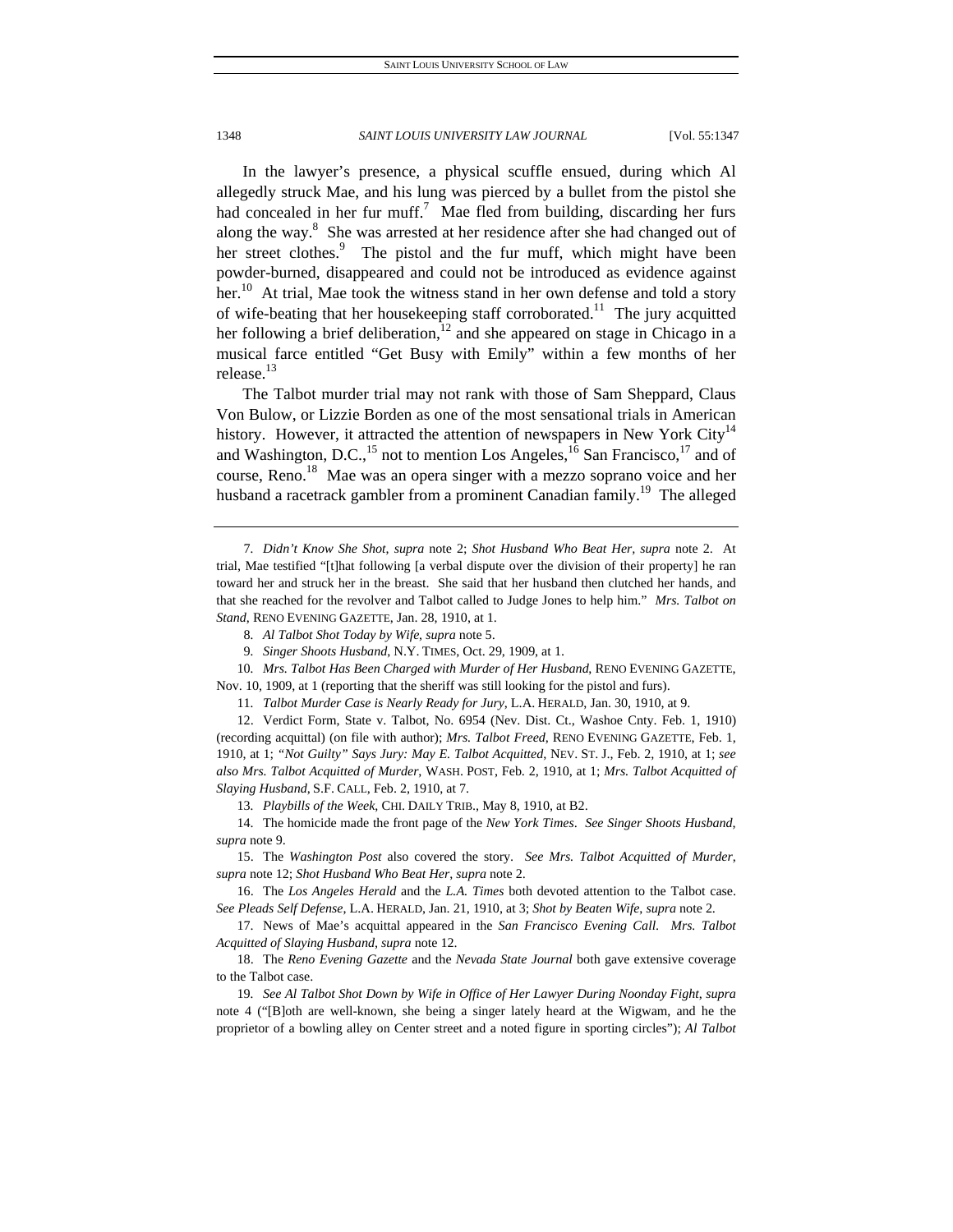murder received national media coverage because the story had all the features of popular theatre: a brutal husband, a wife who killed him with a pistol concealed in her muff, a legal battle for control of the corpse, a long-lost son who appeared to claim his share of the estate, and a jury that acquitted a beautiful, female defendant in a black veil despite the prosecution's efforts to paint her as a prostitute and drug user.<sup>20</sup> The marriage of a couple that moved in elite social circles was shown to be tarnished by the husband's brutality and declining fortunes. The defense claimed that the deceased had dragged his wife from her bed by the hair and beaten her unconscious the night before she allegedly murdered him, and newspapers gossiped that "the estate of A.E. Talbot was not so large as generally believed."<sup>21</sup> The trial thus offered a dramatic spectacle for newspaper readers, as well as for the standing-roomonly crowds that packed the Reno court to catch a glimpse of the aspiring opera star.<sup>22</sup> Observers cast the case as a "Western tragedy"<sup>23</sup> and compared it to that of Henry K. Thaw, a rich New Yorker who fatally shot his wife's despoiler, Stanford White, in  $1906.<sup>24</sup>$ 

The Talbot case fits several overlapping categories in Lawrence Friedman's typology of headline criminal trials: Celebrity Trial, Tabloid Trial, Soap Opera Trial, and Worm in the Bud exposure of the seamy side of wealthy American life.<sup>25</sup> I will argue in this paper, however, that the prosecution of Mae Talbot is more properly seen as an intimate-partner murder case that transcended class boundaries and that raised important social issues, rather than simply serving as entertainment. Journalistic accounts of such trials, which often involved poorer, more anonymous couples than the Talbots,

21*. To Administer Talbot Estate*, NEV. ST. J., Nov. 10, 1909, at 8. For a full description of the facts of the case and the legal strategies of both sides, see *infra* Part I.

- 22*. See Last Words of Al Talbot in Evidence*, *supra* note 2.
- 23*. Bullet from Wife's Pistol Kills Talbot*, NEV. ST. J., Nov. 8, 1909, at 1.

*Shot Today by Wife*, *supra* note 5 (noting that Mae was a mezzo-soprano); *Mrs. Talbot and Brother of Dead Man May Appeal to Courts for Settlement of Controversy Over Possession of Body*, RENO EVENING GAZETTE, Nov. 15, 1909, at 1 (indicating that Al Talbot's brother was a Lieutenant Colonel and member of the Canadian Parliament); *Mrs. Talbot to Answer to a Charge of Murder*, *supra* note 1 (noting wealth and background of victim and defendant); *Singer Shoots Husband*, *supra* note 9 (describing Mae's singing career and her husband's notoriety as a racetrack bookmaker).

<sup>20</sup>*. See infra* Part I (describing the facts of the case).

<sup>24</sup>*. Mrs. Talbot on Stand*, *supra* note 7 (opining that, due to the state's efforts to establish the defendant's past violence and immorality on cross-examination, "[t]he case is now degenerating into the class of the famous Thaw trial and promises to become even more filty [sic] and disgusting"); *see also Harry K. Thaw, Ex-Millionaire Playboy, is Dead*, CHI. DAILY TRIB., Feb. 23, 1947, at 9.

<sup>25</sup>*. See generally* Lawrence M. Friedman, *Front Page: Notes on the Nature and Significance of Headline Trials*, 55 ST. LOUIS UNIV. L.J. 1243 (2011) (providing a typology of headline criminal trials).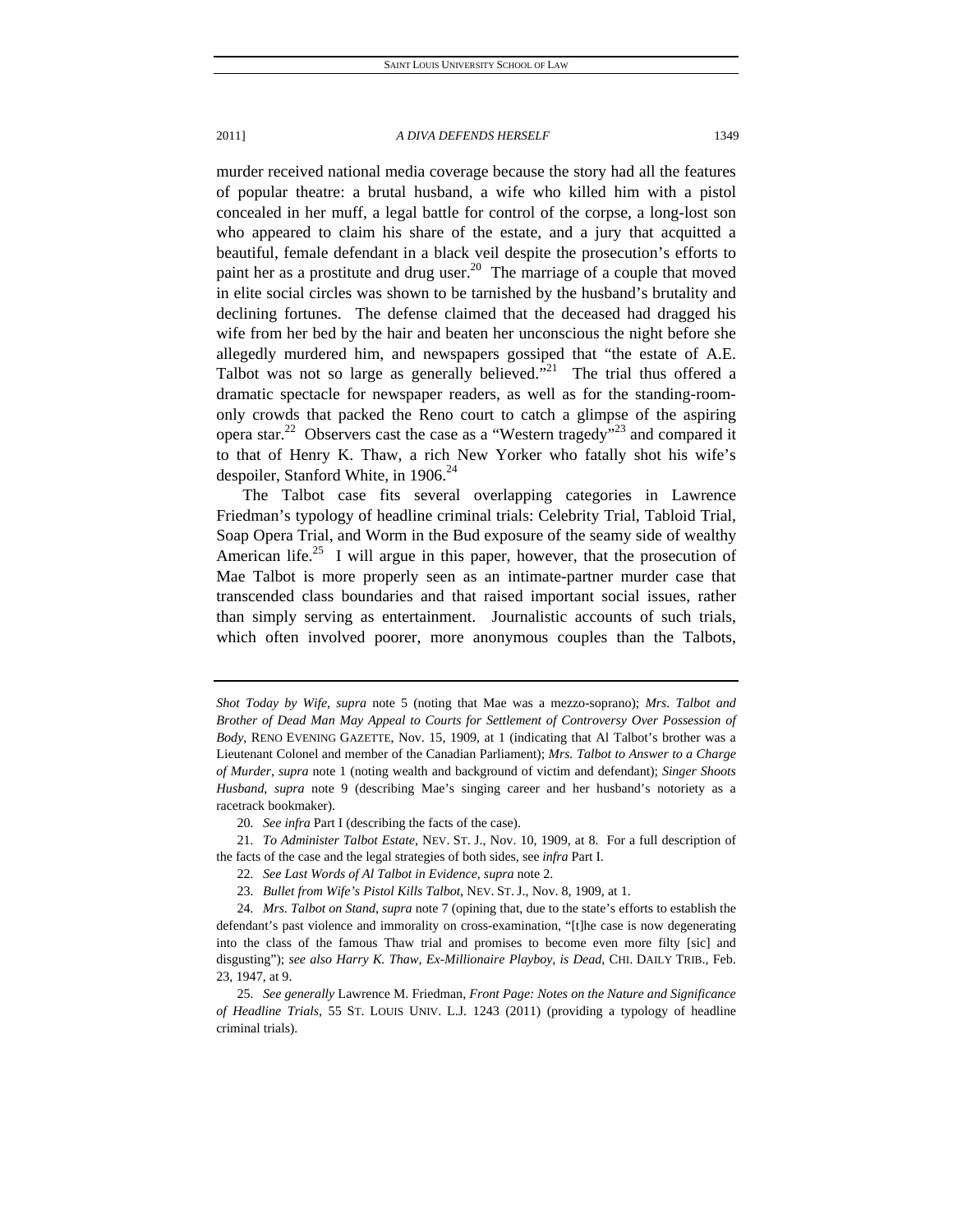survive as rich social texts for examining societal attitudes and criminal justice responses toward domestic violence.

Professor Friedman's assertions about non-political criminal trials exist in some tension with each other, but this is probably because headline trials themselves and media coverage of them often sent complex, contradictory messages to American society. Professor Friedman says that such trials were "basically pure entertainment," but that they also "shed a blinding light on social norms" and sometimes replaced the moral and "didactic function" of public punishment.<sup>26</sup> Without discounting the voyeurism inherent in reading about violence in other people's marriages, I will argue that press coverage of Mae Talbot's trial and others like it served an important social function. It helped to make intimate-partner violence a public issue and to define men's brutality toward their wives as improper and unmanly.

However, as we shall see, the newspapers did not always get the story right. Despite reporters' speculation that Mae would plead insanity, her defense team centered its case on the alternative theories of justifiable homicide and accident.<sup>27</sup> The jury instructions given in the case and filed with the Washoe County Court tell an even more interesting story of a judge who supplemented black-letter self-defense law with commentary on gender roles and the decline of men's right to beat their wives. $28$  The newspapers, the defense lawyers, and ultimately the trial judge all seemed to see the case as one in which the deceased's wrongful behavior—that is, his brutality toward the defendant—played a central role. Thus, analyzing sensational newspaper reports *in tandem* with surviving court files and other legal materials, where possible, yields the most clues about the relationship between law, social norms, and media narratives.

Part I of this paper describes the facts and trial strategies of the Talbot murder case. Part II discusses how the trial and its construction by the press fit into Professor Friedman's typology. Part III then argues that the case transcends such categorizations to provide an important glimpse of public responses to domestic violence in the early twentieth century. Rather than being pure entertainment of a salacious variety, the trial and acquittal of Mae Talbot tapped into the wider social and legal condemnation of men's violence against their intimate partners, regardless of wealth or class, in the early twentieth century.

 <sup>26.</sup> Friedman, *supra* note 25, at 1256, 1268, 1248.

<sup>27</sup>*. See infra* notes 59–68 and accompanying text.

<sup>28</sup>*. See infra* notes 72–73, 133–136 and accompanying text.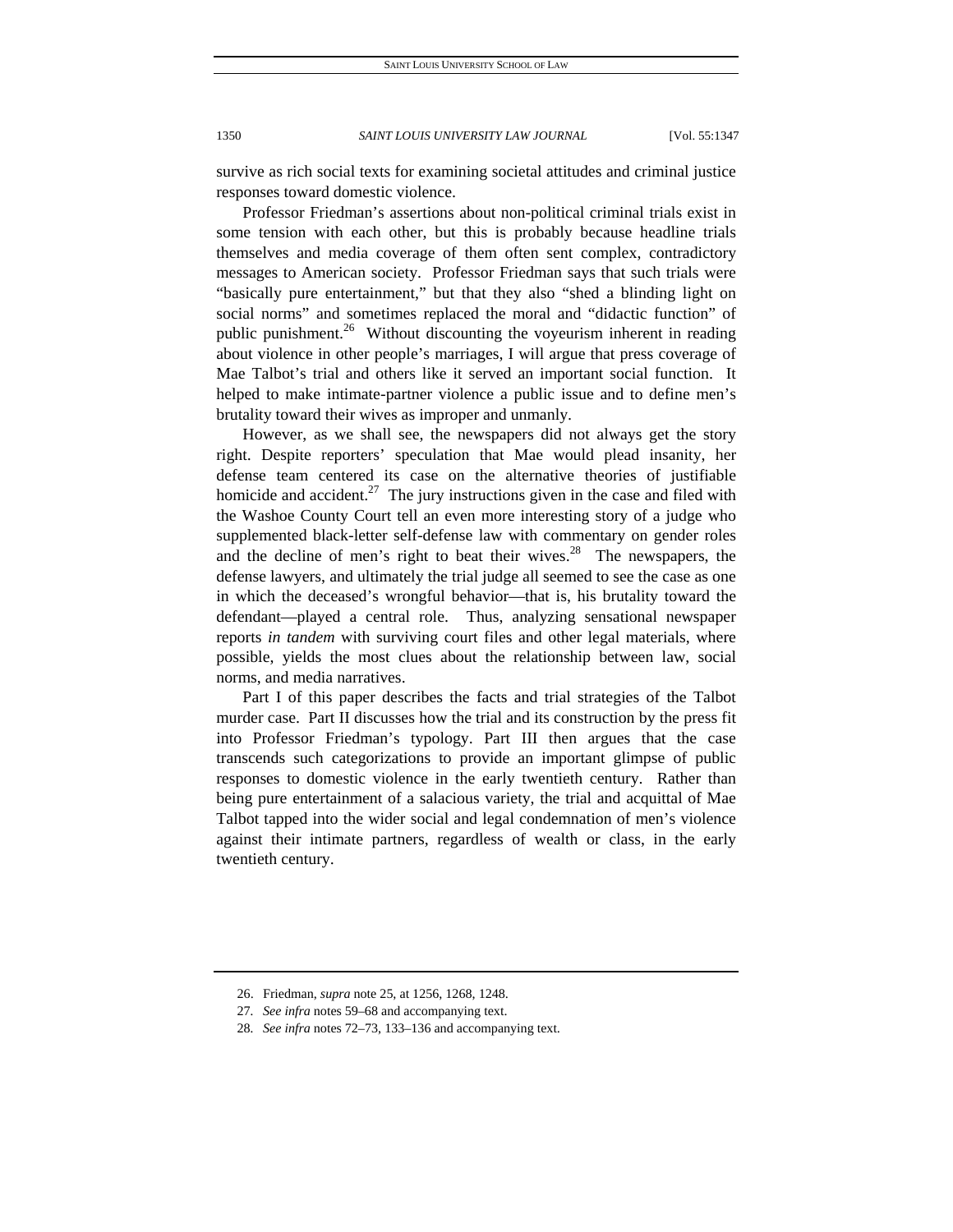#### I. THE FACTS, PROSECUTION, AND DEFENSE OF MAE TALBOT'S CASE

Al Talbot did not die instantly after his wife shot him; rather, he languished in a Reno hospital for ten days.<sup>29</sup> Although he ultimately identified Mae as his killer in a dying declaration,  $30$  he had earlier stated that the shooting was an accident.<sup>31</sup> When he finally succumbed, doctors deemed pneumonia and pericarditis arising from the bullet wound to be the most immediate causes of death.<sup>32</sup> On November 9, a Coroner's Jury determined that Al died as the result of a gunshot wound inflicted by his wife.<sup>33</sup> The District Attorney then swore out a complaint, charging her with murder.<sup>34</sup>

While the criminal case proceeded toward trial, a sideshow over the disposition of Al's body entertained the public and burdened the civil docket of the Nevada District Court. Mae sought to have the remains shipped to San Francisco for cremation, but her husband's relatives vigorously opposed this plan on the grounds that he should be buried in Canada according to Catholic rites.<sup>35</sup> Complicating matters, Al's long-lost son arrived from Ouray, Colorado, to claim his share of the estate.<sup>36</sup> Mae allegedly favored cremation to prevent Al's former wife and Al Junior's mother from identifying the corpse.<sup>37</sup> In a highly public legal battle that divided Reno citizens,  $38$  Judge

<sup>29</sup>*. Mrs. Talbot to Answer to a Charge of Murder*, *supra* note 1.

<sup>30</sup>*. Last Words of Al Talbot in Evidence*, *supra* note 2 ("She shot me; I guess that she thought it was the best way to settle the matter.").

 <sup>31.</sup> At trial the only eyewitness, attorney W.D. Jones, testified that immediately after the shooting, he asked Al Talbot if he was hurt, to which Talbot replied, "Yes, but it was an accident." *Enact Scene of Death Struggle*, NEV. ST. J., Jan. 27, 1910, at 1.

<sup>32</sup>*. See Jury Believes Mrs. Talbot Shot Her Husband*, RENO EVENING GAZETTE, Nov. 9, 1909, at 1 (reporting that a doctor testified at the coroner's inquisition that "Talbot came to his death from pleuro pneumonia brought on by the bullet wound in his right breast," combined with the "inflamed condition of his heart").

<sup>33</sup>*. Id.*

<sup>34</sup>*. Mrs. Talbot Has Been Charged with Murder of Her Husband*, *supra* note 10.

<sup>35</sup>*. See Court Forbids Talbot Burial*, NEV. ST. J., Nov. 17, 1909, at 8; *Fight Over Body of Slain Man*, NEV. ST. J., Nov. 16, 1909, at 8; *Mrs. Talbot and Brother of Dead Man May Appeal to Courts for Settlement of Controversy Over Possession of Body*, *supra* note 19; *see also Fights for Murder Victim*, L.A. TIMES, Nov. 17, 1909, at I3 (showing that news of the civil case reached major newspapers on the West Coast).

<sup>36</sup>*. See Asks Estate of Slain Man*, NEV. ST. J., Nov. 12, 1909, at 1; *see also Attends Victim's Funeral*, L.A. TIMES, Nov. 13, 1909, at I2 ("With the coming to Reno of Alfred Edward Talbot, Jr., 18 years old, the information was made public that A. E. Talbot, who was shot by his wife on October 28, had a son and a sensational contest is about to be begun for a share of the dead man's goods, which, in the absence of any other heir, would go to Mrs. Talbot.").

<sup>37</sup>*. Asks Estate of Slain Man*, *supra* note 36 ("It is even intimated that for the purpose of frustrating plans to identify the dead man as the former husband of the boy's mother, Mrs. Talbot ordered the victim's body sent to San Francisco for cremation.").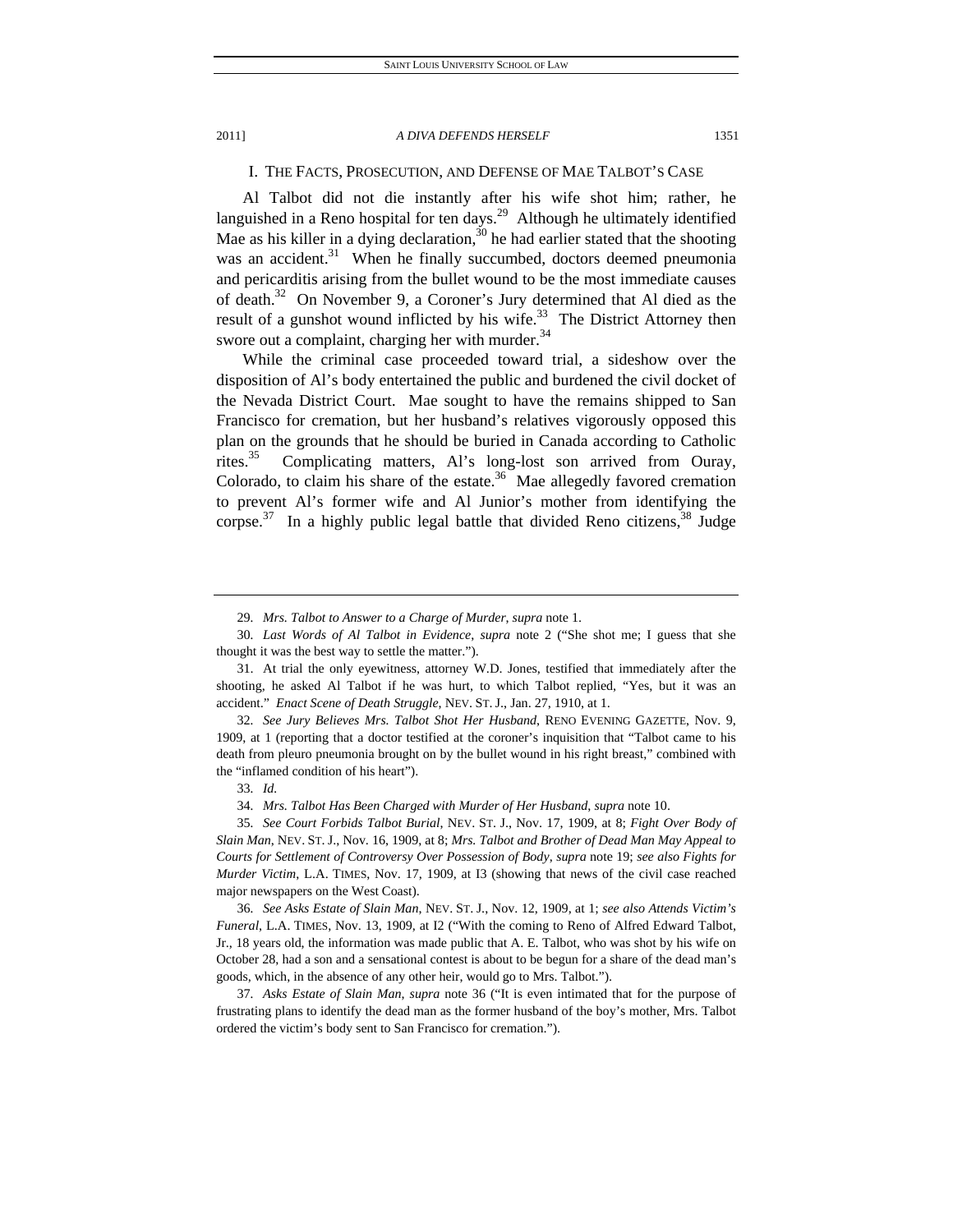Pike awarded the remains to the son, an eighteen-year-old who had never met his father but promised the judge to arrange a Catholic burial.<sup>39</sup>

Meanwhile, at the preliminary hearing in the criminal case, the court bound Mae to answer for second-degree murder, despite the state's contention that it could prove the first-degree offense.<sup>40</sup> Mae was released on \$6,000 bail.<sup>41</sup> At these proceedings, as at the Coroner's Inquisition, $42$  the state struggled with the refusal of the sole eyewitness, W.D. Jones, to testify on the ground that what had transpired in his office was shielded by attorney-client privilege.<sup>43</sup>

Ignoring the justice of the peace's estimation of the case, the grand jury returned an indictment against Mae for first-degree murder, and the trial was set for January 20,  $1910<sup>44</sup>$  As journalists waited impatiently for the trial to begin, they engaged in wild speculation about the probable defenses. Hampered by the refusal of Mae's attorneys to speak to the press, newspapers variously reported that the defense would claim justifiable homicide, accident, lack of causation, and insanity due to Al's brutal treatment of his wife when she was "in a delicate condition."  $45$  This speculation was fueled in part by Mae's own inconsistent explanations in the aftermath of the shooting.<sup>46</sup>

38*. Court Forbids Talbot Burial*, *supra* note 35 ("The townspeople have divided into two hostile camps as a result of the trouble, one supporting the blood relatives of the deceased and the other whose sympathies are with the woman in jail.").

39*. Court Awards Remains of Talbot to the Son*, RENO EVENING GAZETTE, Nov. 20, 1909, at 1; *Talbot's Son Gets the Body*, NEV. ST. J., Nov. 20, 1909, at 1.

 42. Coroner's Inquisition at 23, ¶¶ 20–23, State v. Talbot, No. 6954 (Nev. Dist. Ct., Washoe Cnty. Nov. 9, 1909) (recording that W.D. Jones declined to testify due to attorney-client privilege) (on file with author); *see Jury Points to Mrs. Talbot*, NEV. ST. J., Nov. 10, 1909, at 3 (reporting that W.D. Jones believed that attorney-client privilege might preclude him from testifying before the coroner's jury).

43*. See Grants Bail to Mrs. Talbot*, *supra* note 40 (reporting that "the principal material witness was permitted to escape from testifying under the pretext that what he saw and heard of the tragedy was privileged by virtue of his relation to the accused as attorney").

44*. Talbot Trial On January 20*, NEV. ST. J., Jan. 6, 1910, at 8; *see also Talbot Case is Being Acted on by Grand Jury This Afternoon*, RENO EVENING GAZETTE, Dec. 29, 1909, at 1 ("[I]t is understood that the grand jury may ignore entirely the remarkable action of Justice of Peace Soucereau when he bound the woman over on a charge of murder in the second degree, and bring a true bill against her for murder in the first degree, upon which she would be tried.").

45*. Mae Talbot Placed on Trial for Life Today for Alleged Murder of Husband*, RENO EVENING GAZETTE, Jan. 20, 1910, at 1 (speculating that a self-defense claim would probably be "coupled with . . . that of insanity brought on by alleged ill treatment on the part of the husband while the defendant was in a delicate condition"); *see also Talbot Hearing to Take Place Tomorrow*, RENO EVENING GAZETTE, Nov. 30, 1909, at 2 (stating that defendant attorney James Boyd "refuses to discuss the accused womans [sic] case, but it is believed that her defense if she ever comes to trial will be insanity brought on by abuse on the part of her husband"); *Talbot Jury is Near Completion*, NEV. ST. J., Jan. 21, 1910, at 3 (concluding from defense questions at voir dire that self-defense and insanity claims would be raised); *Talbot Trial is to be Started Thursday*,

<sup>40</sup>*. Grants Bail to Mrs. Talbot*, NEV. ST. J., Dec. 2, 1909, at 1.

<sup>41</sup>*. Id.*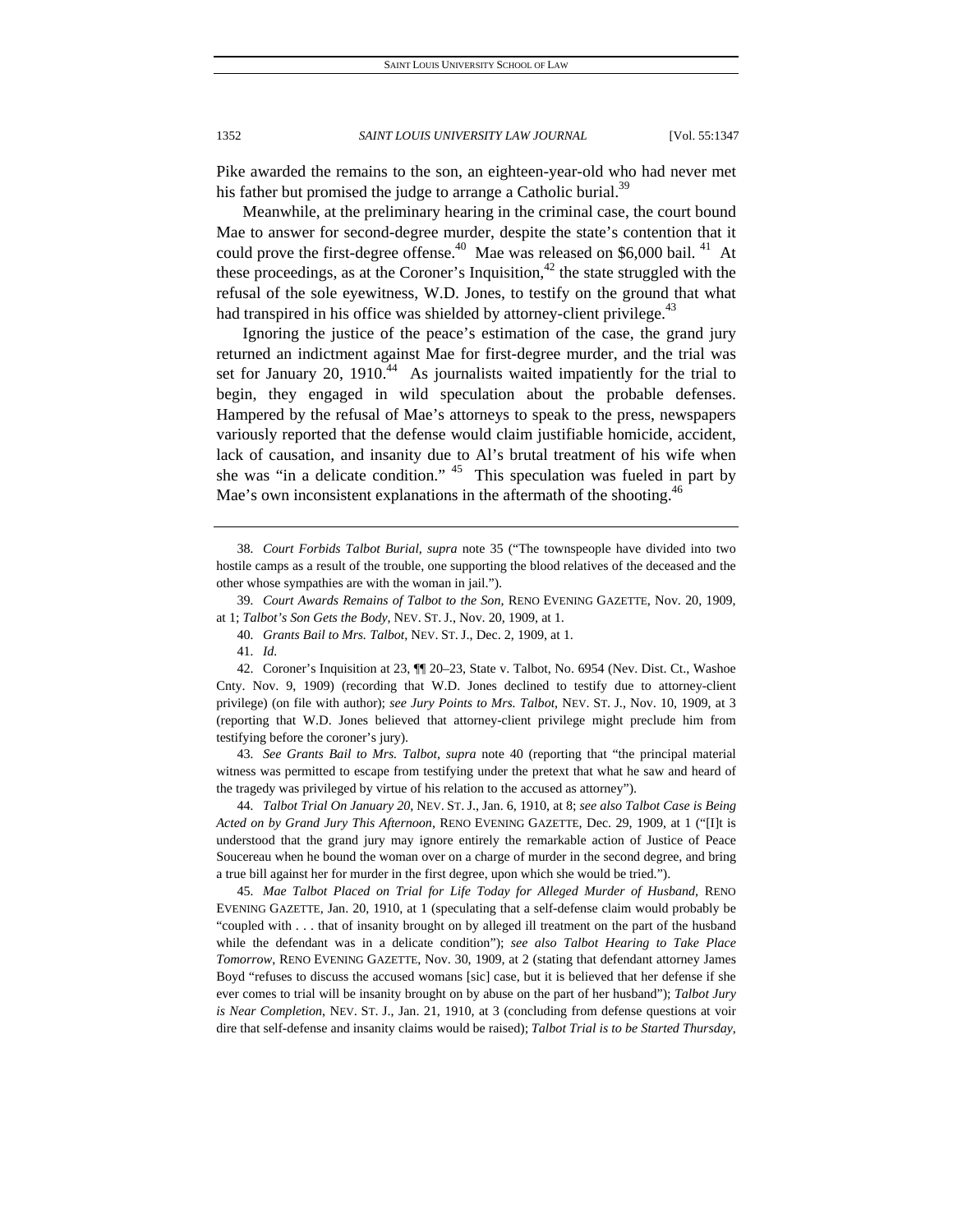Empanelling a jury proved to be a long and time-consuming process, as many observers predicted it would be.<sup>47</sup> The state's examination of the venire revealed concern about possible bias in favor of female defendants, and the defense team "asked nearly all veniremen whether they believed a husband had a right to chastise his wife even in a slight degree.<sup> $148$ </sup> Although the district judge ruled that "opposition to the imposition of the death penalty would not disqualify a talesman to serve on the jury,"<sup>49</sup> it still took four days to complete the selection process, owing in large part to the extensive publicity the case received in Reno and Sparks.<sup>50</sup> The jury that was to decide Mae's fate was composed entirely of men.<sup>51</sup>

In its opening statement, the prosecution "asserted that the case was one of premeditated and cold-blooded murder."<sup>52</sup> The state relied heavily on the deceased's dying accusation of his wife.<sup>53</sup> It also produced a witness whom the defendant allegedly had asked to find and hide her fur muff.<sup>54</sup> Moreover, prosecutors finally succeeded in compelling the testimony of the divorce attorney, W.D. Jones, who helped them re-enact for the jury the struggle between the defendant and the deceased that occurred in his office.<sup>55</sup> Yet, "[t]he general effect of Judge Jones' testimony . . . [left] the question of the

46*. See, e.g.*, *No Development Yet in Talbot Shooting*, NEV. ST. J., Oct. 30, 1909, at 1 ("Mrs. Talbot has wavered between three statements—that she knows nothing of the occurrence, that it was an accident, and an implied justification for the shooting arising from Talbot's repeated cruelties and indignities.").

47*. See, e.g.*, *Talbot Murder Trial Tomorrow*, NEV. ST. J., Jan. 19, 1910, at 3 ("[I]t is expected that great difficulty will be met in securing a jury.").

48*. Extra Venire of Jurors Required in Talbot Case*, RENO EVENING GAZETTE, Jan. 21, 1910, at 1.

50*. Talbot Jury Now in Box*, NEV. ST. J., Jan. 25, 1910, at 8.

53*. Last Words of Al Talbot in Evidence*, *supra* note 2.

54*. Tell of Death of Al. Talbot*, *supra* note 52 (reporting that the district attorney stated in his opening argument that he planned to call such a witness).

RENO EVENING GAZETTE, Jan. 18, 1910, at 5 ("Just what the defense will be is not known yet but it is possible that it will be insanity and that the defendant will attempt to show an abnormal condition of the mind due to [the] alleged beatings and her alleged delicate condition. It is also believed by some that she will offer a plea of self defense."). Part way through the trial, the *Nevada State Journal* reported: "The theory of the defense seems to be one of many angles and in fact the attorneys seem ready to avail themselves of all known defenses, ranging from a denial of the cause of death, through accident, self defense, justifiable homicide and insanity." *Enact Scene of Death Struggle*, *supra* note 31.

<sup>49</sup>*. Talbot Jury is Near Completion*, *supra* note 45.

<sup>51</sup>*. Actual Trial of Case Has Now Begun*, RENO EVENING GAZETTE, Jan. 25, 1910, at 1 (reporting that it took four days "to secure twelve true impartial, honest *men* to hear the facts in her case") (emphasis added).

<sup>52</sup>*. Tell of Death of Al. Talbot*, NEV. ST. J., Jan. 26, 1910, at 1.

<sup>55</sup>*. Enact Scene of Death Struggle*, *supra* note 31.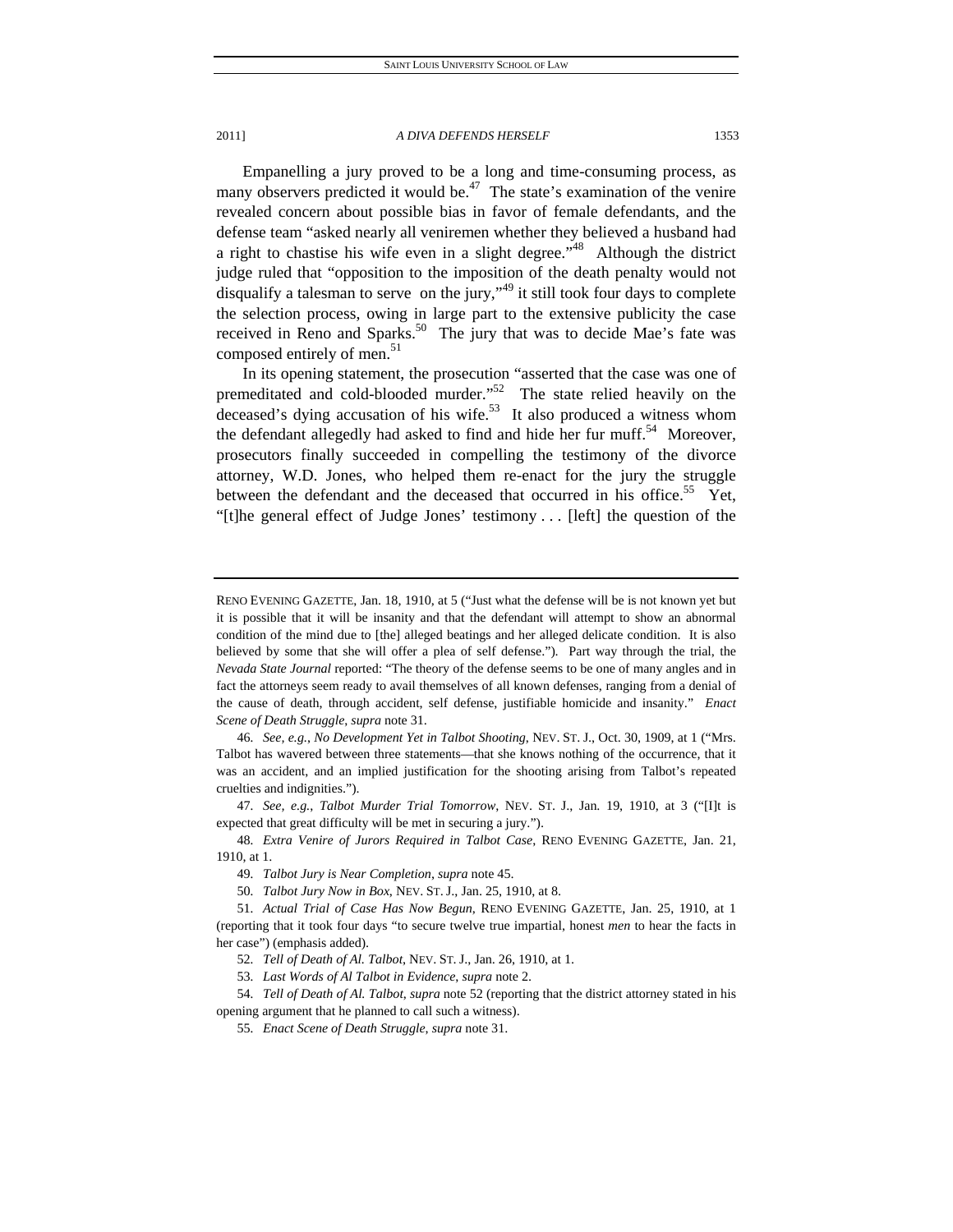manner of the beginning of the fight and the method of its progress as much in the field of speculation and theory as it hald ever been."<sup>56</sup>

Both in its case-in-chief and on cross-examination, the state sought to introduce evidence of prior bad acts to depict Mae as a violent, immoral woman who shot her husband in cold blood and whose testimony lacked credibility. One prosecution witness testified that Mae's prior attempt to shoot Al at the Golden Hotel arose from jealousy, not self-defense.<sup>57</sup> On cross-exam, the state grilled Mae about using an assumed name, meeting her husband at an immoral house, going to baths "in a nude condition" with men besides her husband, taking drugs, and being convicted of running a hop-smoking establishment in Reno.<sup>58</sup>

Ending months of speculation, the defense focused its case on the alternative claims of self-defense and accident,<sup>59</sup> paired with an attack on the causal link between the gunshot and the deceased's fatal case of pneumonia.<sup>60</sup> Mae supported her attorney's opening statement by recounting from the witness stand how her marriage to her gambler husband when she was only eighteen years old descended into a nightmare of ill treatment that included threats and beatings.<sup>61</sup> On the day and night prior to the murder, she testified, he threatened "to cut her clothes into shreds" and dragged "her out of bed by the hair and [threw] her against the piano, beating her until she fell unconscious." $62$  A doctor corroborated this narrative by testifying how he treated the injured woman that evening for a sore arm and contusions over her left eye. $63$ 

The defense team also called a housekeeper who stated that "Talbot frequently abused his wife in a scandalous fashion" and that on one occasion, "she entered the room to find Talbot kneeling on the prostrate body of his wife, choking her."<sup>64</sup> The defense sought unsuccessfully to introduce evidence that the couple had been ordered to leave a hotel where they once lived due to

<sup>56</sup>*. Id.*

<sup>57</sup>*. Talbot Case Goes to the Jury Today*, NEV. ST. J., Feb. 1, 1910, at 1 (reporting the testimony of Mike McMahon).

<sup>58</sup>*. Mrs. Talbot Battles for Her Life*, RENO EVENING GAZETTE, Jan. 29, 1910, at 1; *Mrs. Talbot On Stand*, *supra* note 7.

<sup>59</sup>*. How Fatal Shot Was Fired Will Remain a Mystery*, NEV. ST. J., Jan. 28, 1910, at 1; *"Not Guilty" Says Jury: May E. Talbot Acquitted*, *supra* note 12.

<sup>60</sup>*. Defense Will Try to Prove Talbot Died of Pneumonia*, RENO EVENING GAZETTE, Jan. 26, 1910, at 5 ("Attorney Boyd endeavored in every way to get Dr. Lewis to state that Talbot did not die as the result of the gun shot wound but from pneumonia, a hemorrhage and pericarditis.").

<sup>61</sup>*. See Shot Husband Who Beat Her*, *supra* note 2.

<sup>62</sup>*. State Grills May Talbot on Past Life*, NEV. ST. J., Jan. 29, 1910, at 1.

<sup>63</sup>*. How Fatal Shot Was Fired Will Remain a Mystery*, *supra* note 59.

<sup>64</sup>*. State Grills May Talbot on Past Life*, *supra* note 62. *See Talbot Murder Case is Nearly Ready for Jury*, *supra* note 11 (reporting that Mrs. Talbot's testimony about past beatings inflicted by her husband was substantiated by several housekeepers).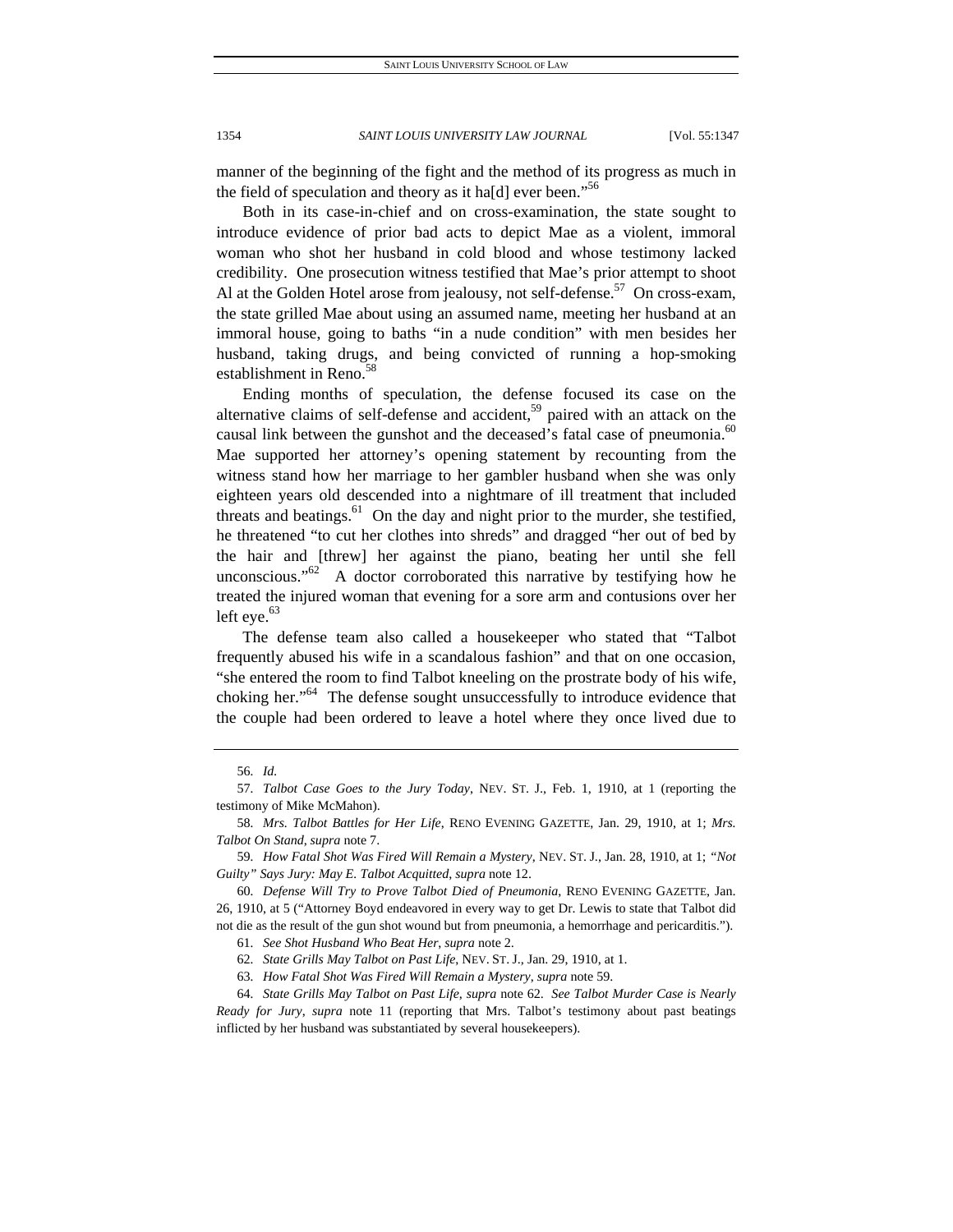Talbot's "abusive treatment and brutality" toward Mae.<sup>65</sup> Although the court sustained objections to this particular line of testimony, Mae's lawyers nevertheless made a strong case for justifiable homicide, arguing that "as a result of threats [Al Talbot] had made and on account of a beating administered by him on the previous night [his wife] was in fear of her life" at his hands.<sup>66</sup> According to the multi-barreled defense theory, Al "began the fight by striking his wife," and she either shot him in self-defense or her pistol fired accidentally during the struggle.<sup>67</sup> Moreover, her lawyers contended, "none of the doctors had plainly pronounced the wound to be the cause of death."<sup>68</sup>

When the jury acquitted Mae in a single ballot after a forty-five minute deliberation, $69$  one attorney involved in the case opined that the acquittal represented the triumph of the accident theory.<sup>70</sup> In this view, jurors could not reconcile Al's dying declaration, accusing Mae of murder, with his statement to the divorce lawyer at the time of the shooting that it was an accident. Consequently, they disregarded the dying declaration completely.<sup>71</sup>

However, analysis of the jury instructions given at trial demonstrates that the court placed great emphasis on the justifiable homicide theory. Indeed, the district judge gave multiple instructions on self-defense.<sup>72</sup> By contrast, he refused to direct the jury to acquit if it believed the pistol fired accidentally during the scuffle because such a theory was "not the law" and "not supported by the evidence."<sup>73</sup> Whatever actually occurred in the black box of jury deliberation, the dominant motif in the defense case was the image of Mae Talbot as a tragically beautiful but fully rational woman who suffered escalating physical abuse as her gambler-husband's fortunes rode a roller-

<sup>65</sup>*. How Fatal Shot Was Fired Will Remain a Mystery*, *supra* note 59.

<sup>66</sup>*. Id*.

<sup>67</sup>*. Talbot Case Goes to the Jury Today*, *supra* note 57; *"Not Guilty" Says Jury: May Talbot Acquitted*, *supra* note 12 (defense attorney Boyd "reiterated the attack on the dying declaration, he cast doubt on the cause of death and he repeated the statement that if Mrs. Talbot fired the shot intentionally it was in necessary self-defense").

<sup>68</sup>*. Talbot Case Goes to the Jury Today*, *supra* note 57.

<sup>69</sup>*. Mrs. Talbot Acquitted of Murder*, *supra* note 12 (reporting the amount of time required for deliberation); *Mrs. Talbot Acquitted of Slaying Husband*, *supra* note 12 (reporting the same amount of time); *Mrs. Talbot Freed*, *supra* note 12 (also describing deliberation time); *see also Mrs. Talbot Freed*, *supra* note 12 ("They took one ballot and every man voted 'Not guilty.'").

<sup>70</sup>*. Mrs. Talbot to Cultivate Voice for Opera*, RENO EVENING GAZETTE, Feb. 2, 1910, at 1.

<sup>71</sup>*. Id.*

 <sup>72.</sup> Instructions Given nos. 6, 10, 15, 18, State v. Talbot, No. 6954 (Nev. Dist. Ct., Washoe Cnty. Feb. 1, 1910) (on file with author).

 <sup>73.</sup> Instructions Refused, State v. Talbot, No. 6954 (Nev. Dist. Ct., Washoe Cnty. Feb. 1, 1910) (on file with author). Although the court declined to require acquittal if the jury believed the accident theory, it instructed that, under those circumstances, jurors "should find the defendant guilty of no greater offense than manslaughter." *Id.*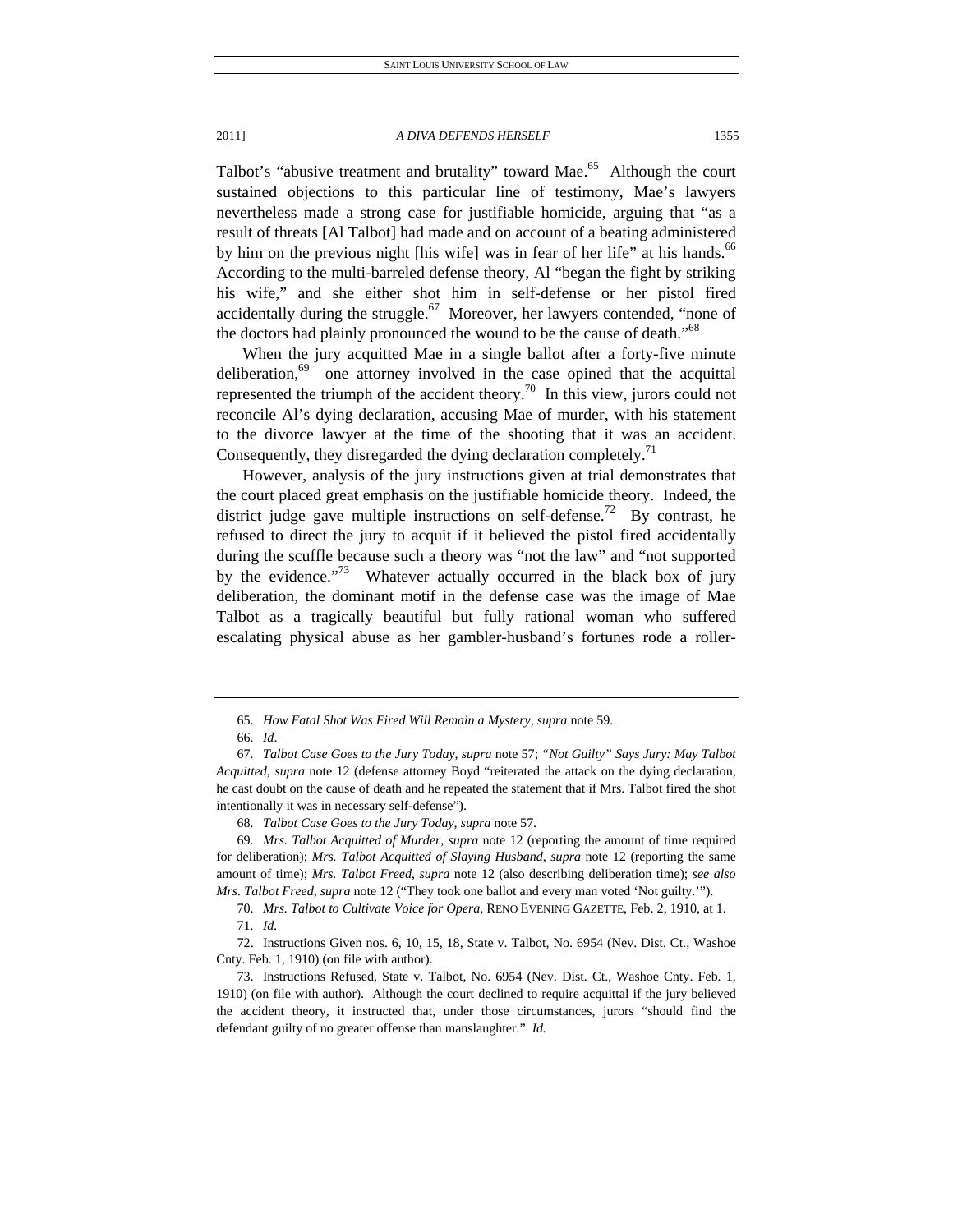coaster of success and failure. Mae's lawyers did not, in fact, rely on an insanity theory. $74$ 

## II. THE TALBOT CASE AND PROFESSOR FRIEDMAN'S TYPOLOGY OF HEADLINE TRIALS

Professor Friedman offers a basic typology of headline trials by sorting them into nine categories, many of which overlap.<sup>75</sup> His more important contribution, though, is to start a dialogue about the role of the media in constructing the criminal trial and in shaping social norms and attitudes about criminal justice. A central theme in the Talbot trial was the deceased man's physical abuse of the defendant.<sup>76</sup> Mae's lawyers tried to capitalize on the increased condemnation of wife-beating in American society to acquit their client. The trial thus had the potential to send a didactic, moral message about domestic violence. But did it? Or was the average newspaper reader drawn to the case by its more distracting and sensational features? Did this headline trial simply titillate and entertain? Was its message about domestic violence, if it sent such a message at all, confined to its role as a tell-all about the underbelly of the sporting set?

I will argue that, like many headline trials, the Talbot case sent several messages. The homicide and subsequent prosecution of the young widow gripped public attention in Reno and made the front section of major newspapers across the country. It offered a morality lesson about the defendant's justifiable, self-defensive killing of her brutal spouse. It also provided months of entertainment in a time before television. Part II will assess the Talbot case as a sensational, non-political trial that revealed sordid details about the marriage of a professional singer to the "Prince of Gamblers."<sup>77</sup> Yet, whether the case is classed as a Celebrity, Tabloid, or Soap Opera Trial, or as a Worm in the Bud exposure of the disreputable side of sporting life, its greater historical significance lies in what it reveals about social and legal responses to gendered violence in early twentieth-century America.

 <sup>74.</sup> The trial judge did not give an insanity instruction in the case, nor does it appear that the defense lawyers requested one. *See* Instructions Given, *supra* note 72; Instructions Refused, *supra* note 73.

 <sup>75.</sup> Friedman, *supra* note 25, at 1248–67.

<sup>76</sup>*. See* text accompanying notes 59–63.

<sup>77</sup>*. See Recalls Reno Shooting*, L.A. TIMES, Feb. 24, 1913, at I5 (noting that Talbot was nicknamed the "prince of gamblers" but erroneously reporting that his given name was Robert).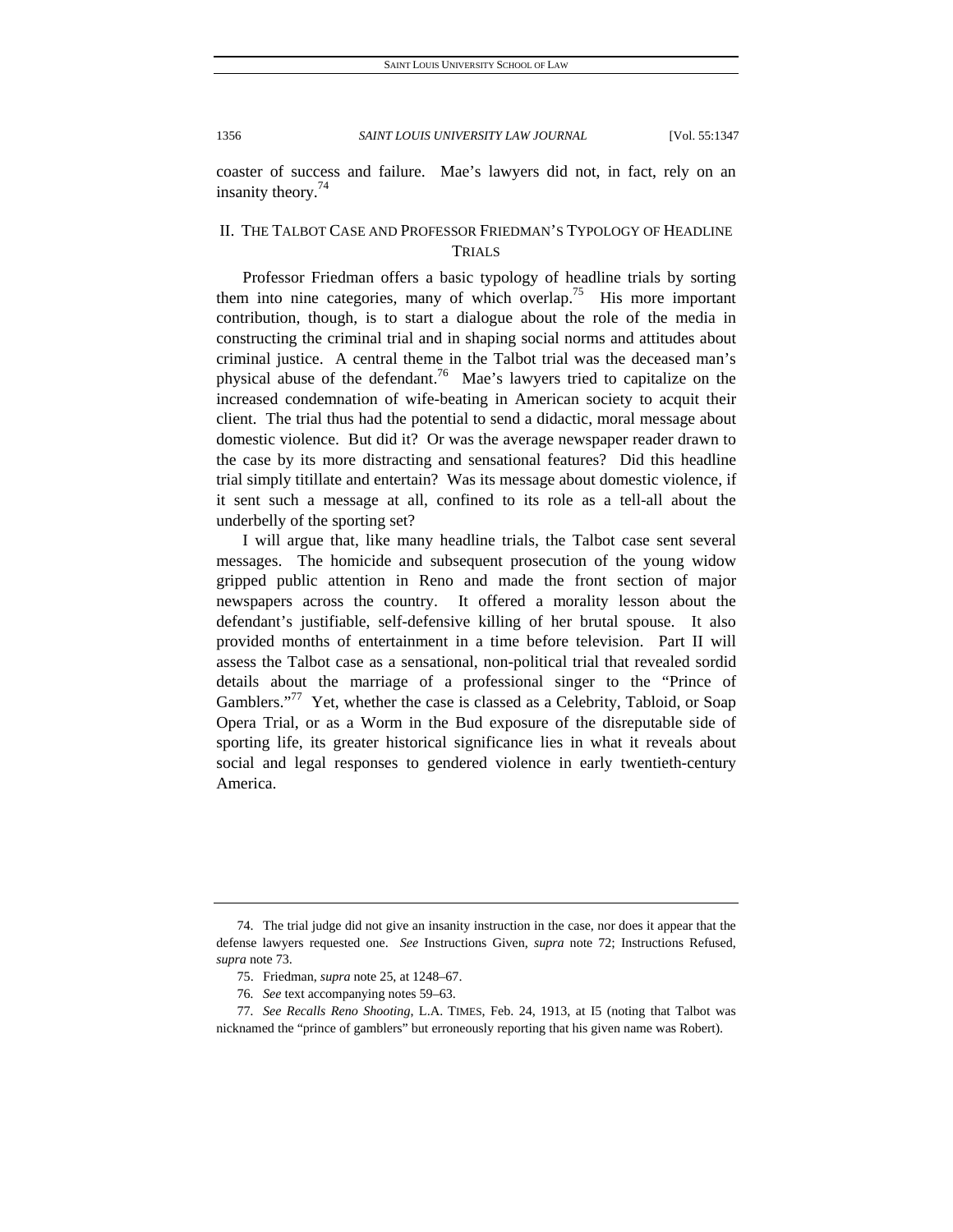## *A. The Talbot Trial as Entertainment: Celebrity, Tabloid, or Soap Opera Sensation?*

The Talbot case made the newspapers on both coasts, $^{78}$  but locally, it was even more of a sensation. Jury selection posed a challenge because, in Reno and Sparks, "nearly every one [sic] had heard something about the case."<sup>19</sup> Once the trial began, men waited on the stairs for over an hour to enter the courtroom, and many women spent all day observing the proceedings.<sup>80</sup> Indeed, the case became "the main topic of conversation thru-out [sic] the city whenever a few gather[ed] together."<sup>81</sup> What made it so attention-grabbing?

In his typology of headline trials, Professor Friedman separates Celebrity, Tabloid, and Soap Opera trials, but he acknowledges that they also have much in common.<sup>82</sup> For example, the Celebrity Trial, like the Soap Opera Trial, might involve romantic, marital, or sexual relationships.<sup>83</sup> It also might center on aberrational or grotesque human behavior—a feature shared with the Tabloid Trial.<sup>84</sup> Finally, media coverage of the case itself might turn relatively unknown individuals into celebrities based on public fascination with the case.<sup>85</sup> Moreover, Professor Friedman argues, the farther removed the case was from the paradigm of the Political Trial, the more likely it attracted attention for its pure entertainment value.<sup>86</sup>

The shooting of Al Talbot and the subsequent prosecution of his wife, Mae, bore some features of all of these "entertaining" headline trials. The Talbots were not true celebrities prior to the homicide, but neither were they anonymous, ordinary people. The *New York Times* described Al as "a race track bookmaker formerly on the Coast. . ." who had earned the nickname "Prince Talbot" by amassing a gambling fortune; $^{87}$  he came from a prominent and respectable Canadian family and had a brother in the Canadian

<sup>78</sup>*. See, e.g.*, *Shot Husband Who Beat Her*, *supra* note 2 (article in the *Washington Post*); *Singer Shoots Husband*, *supra* note 9 (article in *The New York Times*).

<sup>79</sup>*. Talbot Jury Now in Box*, *supra* note 50.

<sup>80</sup>*. Defense Will Try to Prove Talbot Died of Pneumonia*, *supra* note 60; *see also No Jury Yet in Mrs. Talbot's Trial*, RENO EVENING GAZETTE, Jan. 22, 1910, at 1 ("The trial is creating more interest every day and the courtroom is hardly large enough to accommodate all who desire to attend and hear the proceedings.").

<sup>81</sup>*. Enact Scene of Death Struggle*, *supra* note 31.

 <sup>82.</sup> Friedman, *supra* note 25, at 1256–60, 1263–64.

<sup>83</sup>*. See id.* at 1257–60, 1263–64 (describing President Clinton's celebrity trial as "a sordid tale about lust and sex in office. . . .").

<sup>84</sup>*. See id.* at 1260 (asserting that the Manson trial had celebrity and tabloid aspects).

<sup>85</sup>*. Id.* at 1275–76 (using Lizzie Borden, Sam Sheppard, Claus von Bulow, and Scott Peterson as examples of this phenomenon).

<sup>86</sup>*. Id.* at 1256.

<sup>87</sup>*. Singer Shoots Husband*, *supra* note 9.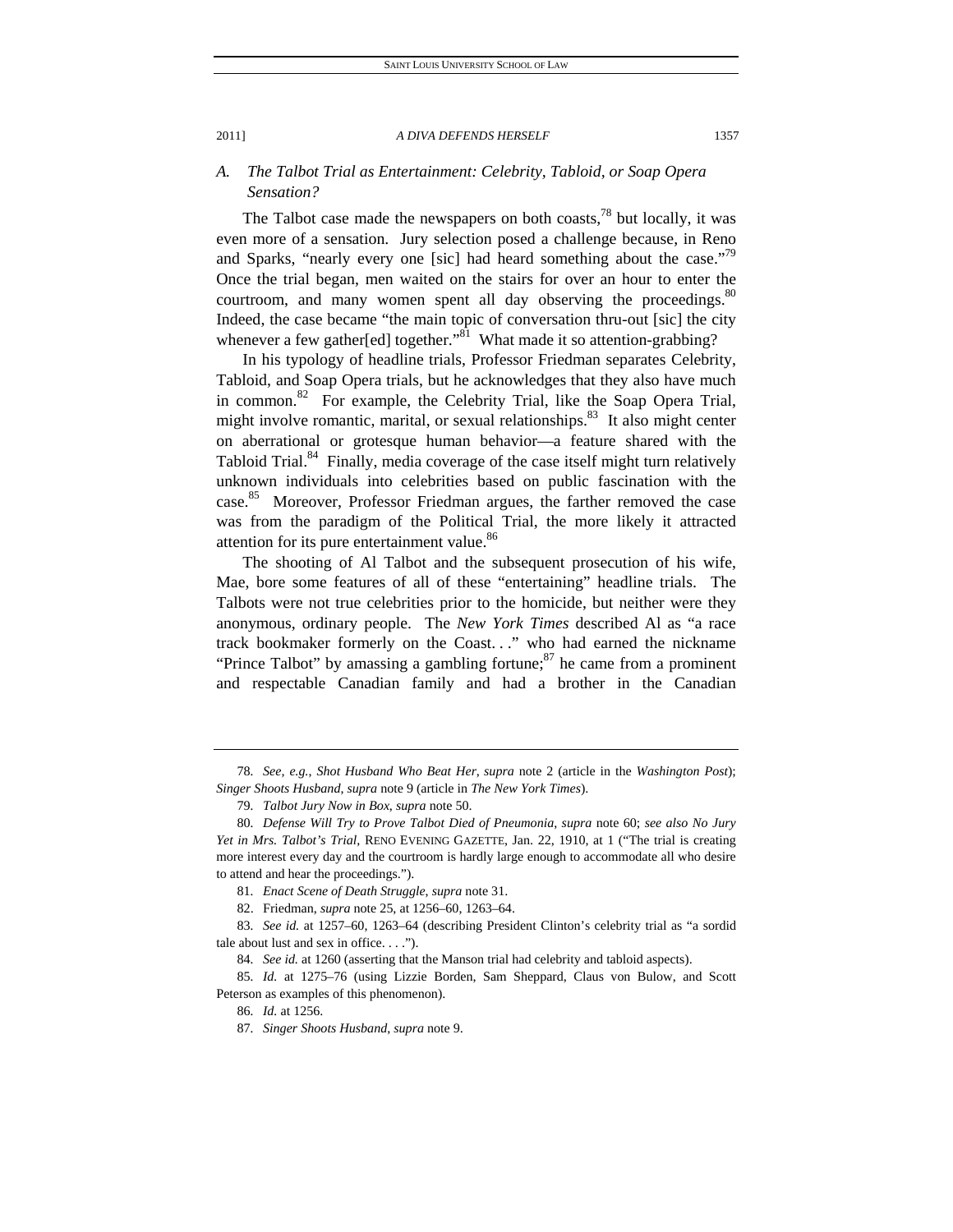Parliament.<sup>88</sup> Mae had sung opera in Europe, as well as playing professional roles in the United States.<sup>89</sup> Moreover, their volatile marriage had already given them local notoriety in Reno. $90$  Thus, the shooting inevitably began as a story about violence beneath the surface of a glamorous, luxurious life.

Although there were no television soap operas in 1909 or 1910, the Talbot case frequently seemed to be a scripted drama, or melodrama, with actors playing assigned roles. Al appeared as the dashing, financially successful older gentleman who became more abusive as his fortunes fell. Mae, of course, was actually a professional singer, and while the newspapers cast her as the tragic, accused widow, it seems likely that much of her theatrical behavior—her sobbing over Al's casket,  $91$ <sup>the</sup> black mourning attire she wore to all court appearances, <sup>92</sup> her supposedly pregnancy-induced pallor<sup>93</sup> stemmed from her own stage training and innate sense of drama, rather than simply being invented by journalists. Finally, no soap opera scriptwriter could have improved on the sudden, unexpected arrival of Al's only son as a solution to the protracted struggle over the corpse and as a potential rival to Mae for Al's inheritance. As purveyors of entertainment, not merely news, journalists capitalized on these developments and told the story of the civil case with as much suspense and gusto as they reported on the criminal trial.

The case also featured aberrational, shocking behavior that we associate today with the screaming headlines of tabloids sold in the grocery-store checkout line. Even prior to her trial, Mae's allegedly immoral origins and connections to prostitution raised eyebrows.<sup>94</sup> As the State's trial strategy unfolded, it became clear that undermining her credibility by forcing her to admit to involvement with drugs, commercial sex, and other improper behavior

<sup>88</sup>*. Bullet from Wife's Pistol Kills Talbot*, *supra* note 23; *Mrs. Talbot and Brother of Dead Man May Appeal to Courts for Settlement of Controversy Over Possession of Body*, *supra* note 19.

<sup>89</sup>*. Singer Shoots Husband*, *supra* note 9.

<sup>90</sup>*. Al Talbot Shot Down by Wife in Office of Her Lawyer During Noonday Fight*, *supra* note 4 ("The shooting is the culmination of months of domestic discord which has brought the troubles of the pair to the attention of the public on many previous occasions.").

<sup>91</sup>*. Tears are Shed by Mrs. Talbot as She Views Body of Husband*, RENO EVENING GAZETTE, Nov. 11, 1909, at 1; *Woman Weeps at Bier of Man She Shot*, RENO EVENING GAZETTE, Nov. 12, 1909, at 1.

<sup>92</sup>*. See Mae Talbot Placed on Trial for Life Today for Alleged Murder of Husband*, *supra* note 45 ("She was dresed [sic] in black as she has always dressed since the death of her husband and a part of her costume consisted of a long black cape, which enveloped her whole form.").

<sup>93</sup>*. See, e.g.*, *Mrs. Mae Talbot is Held to Answer for 2nd Degree Murder*, RENO EVENING GAZETTE, Dec. 1, 1909, at 1 ("She appeared pale, probably as a result of her long confinement in the country jail and also to her alleged delicate condition.").

<sup>94</sup>*. See, e.g.*, *Jury Believes Mrs. Talbot Shot Her Husband*, *supra* note 32 (reporting that a witness testified before the Coroner's Jury that Mrs. Talbot met her husband in an "immoral house").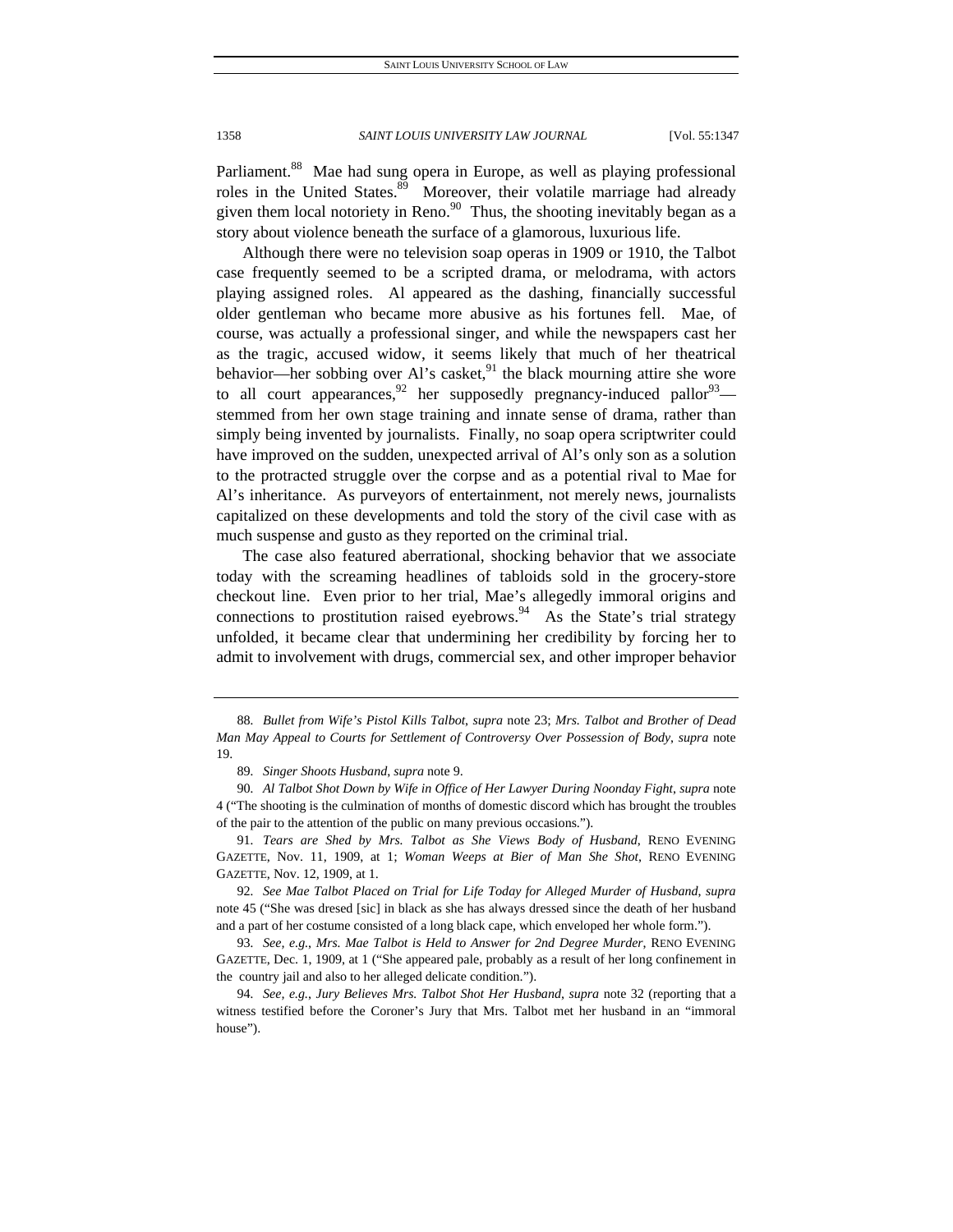constituted a central prosecution goal.<sup>95</sup> It was a goal that failed because Mae refused to admit to any of this misconduct during cross-examination.<sup>96</sup> But journalists reported every detail of the salacious line of questioning.<sup>97</sup> Although at least one article seemed to disapprove of the State's efforts to turn the trial into a "disgusting" spectacle similar to the prosecution of Henry Thaw,<sup>98</sup> the titillating "tabloid" features of Mae's case undoubtedly sold newspapers and kept Reno citizens begging for more.

## *B. The Talbot Trial as Social Commentary: The Violent Marriage of a Glamorous Couple*

The public, then, must have gotten a certain voyeuristic thrill out of watching the Talbot trial in the Washoe County Courthouse or reading about it in myriad newspapers. But, as Professor Friedman suggests, headline criminal cases also have the potential to spark more serious discussion of social problems and to destabilize assumptions about such social markers as class, race, wealth, and religion. In particular, he highlights the Worm in the Bud Trial as an example of how such events and media coverage of them "expose the sleazy underside of prominent or respectable society."<sup>99</sup> Professor Friedman associates the Worm in the Bud Trial with the nineteenth century and the revelation of raw, disturbing details of Victorian life.<sup>100</sup> Yet, presumably he means that the Worm in the Bud Trial became a prominent form of trial-as-theatre starting in the 1800s, not that it rose and fell in that century. The Talbot homicide in 1909 not only threw a spotlight on the probable connection between the world of high-end gambling and such other vices as prostitution and drug use, but more importantly, it exposed domestic violence as a social problem that was not confined to the working class or the unemployed.

Reno's sporting elite knew that the Talbots had a volatile relationship; there had been past incidents of beating and even gun-wielding in that marriage.<sup>101</sup> But the extreme abuse of Mae on the night before the shooting and her fatal use of the pistol against Al on October 28 represented a shocking

<sup>95</sup>*. See supra* notes 57–58 and accompanying text (discussing the prosecution's efforts to discredit the defendant).

 <sup>96.</sup> For an example of how Mae denied such allegations, see *Mrs. Talbot on Stand*, *supra* note 7; *State Grills May Talbot on Past Life*, *supra* note 62.

<sup>97</sup>*. E.g.*, *Mrs. Talbot on Stand*, *supra* note 7.

<sup>98</sup>*. Id.*

 <sup>99.</sup> Friedman, *supra* note 25, at 1264.

<sup>100</sup>*. Id*. at 1271 ("The 'worm in the bud' trial is specifically nineteenth century.").

<sup>101</sup>*. See supra* notes 4–5, 55, 62–63, 90 and accompanying text (discussing Mr. Talbot's previous abuse of Mae and her prior attempt to shoot him at the Golden Hotel).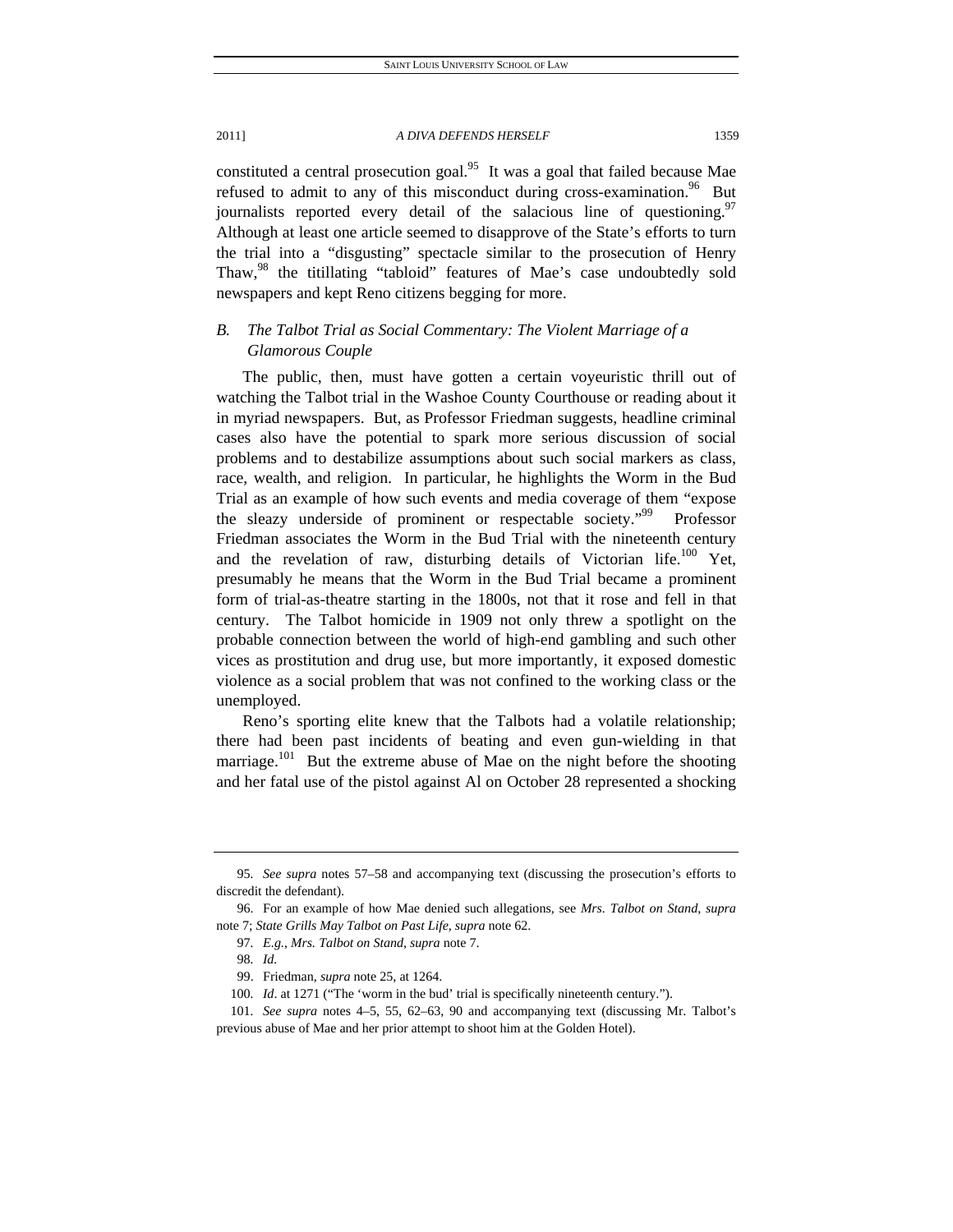escalation that many of their acquaintances might not have expected.<sup>102</sup> Although wealthy and middle-class husbands were compelled to appear in court on domestic assault and battery charges more often than scholars have realized, $103$  such cases were deeply distressing to the men involved, and prominent male defendants sometimes filed libel suits in an effort to clear their good names. $104$ 

The exposure of domestic violence, and even intimate-partner homicide, among socially prominent men and women presented an opportunity for social commentary and reform. It also constituted a threatening moment that shook class-based assumptions about respectable, companionate marriage. The Tabloid and Celebrity features of the case allowed respectable American society to maintain a certain distance from Mae and Al's violent marriage. Because the couple inhabited the fast, glamorous world of gambling, horse racing, and theatre, newspapers and other observers could insinuate that their problems were not representative of bourgeois, or even elite, American life. However, Mae and her defense lawyers struggled valiantly (and, in the end, successfully) to depict her as a good Midwestern girl who became trapped in an abusive marriage.<sup>105</sup> Denying that she had met her husband in a brothel,<sup>106</sup> Mae insisted on an image of herself as an innocent, young woman whom a divorced gambler seduced when he passed through her small Ohio town.<sup>107</sup>

Before the dominant defense strategies in the case were known, newspapers speculated that Mae might claim insanity based on being beaten

<sup>102</sup>*. See State Grills May Talbot on Past Life*, *supra* note 62 ("On that night he came home . . . and again quarreled with her . . . ending by dragging her out of bed by the hair and throwing her against the piano, beating her until she fell unconscious.").

 <sup>103.</sup> Carolyn B. Ramsey, *Domestic Violence and State Intervention in the American West and Australia, 1860–1930*, 86 IND. L.J. 185, 201 & n.85 (2011) [hereinafter Ramsey, *Domestic Violence and State Intervention*].

<sup>104</sup>*. See, e.g.*, *Libel Charged to Campaigner*, L.A. TIMES, June 1, 1929, at A3 (reporting that a City Councilman and candidate for City Attorney was expected to sign a libel complaint against a newspaper editor for accusing him of wife-beating); *see also Wife's Plan for Divorce Near Upset*, L.A. TIMES, Dec. 18, 1926, at A8 (stating that, after his wife accused him of physical abuse, a husband nearly refused to agree to their divorce, telling the court, "I don't want my name on the court records as a wife beater").

<sup>105</sup>*. See supra* notes 61–66 and accompanying text (describing Mr. Talbot's previous abuse of Mae, which began when she was only eighteen years old); *see also Mrs. Talbot on Stand*, *supra* note 7 (reporting that the defense brought out that defendant was "born in Illinois, that she attended school at Hannibal, Missouri, both public school and business college").

<sup>106</sup>*. Mrs. Talbot on Stand*, *supra* note 7; *State Grills May Talbot on Past Life*, *supra* note 62.

<sup>107</sup>*. See Bullet from Wife's Pistol Kills Talbot*, *supra* note 23; *see also Mrs. Talbot to Answer to a Charge of Murder*, *supra* note 1 ("Mrs. Talbot who is now 26 years of age was born in Ohio and was married eight years ago. She is a woman of considerable beauty and has a beautiful soprano voice."). *But see Jury Believes Mrs. Talbot Shot Her Husband*, *supra* note 32 (reporting that a former business partner of the deceased testified to the Coroner's Jury that "Talbot met Mae Talbot in an immoral house in St. Louis in 1902 and married her in 1903 at Denver").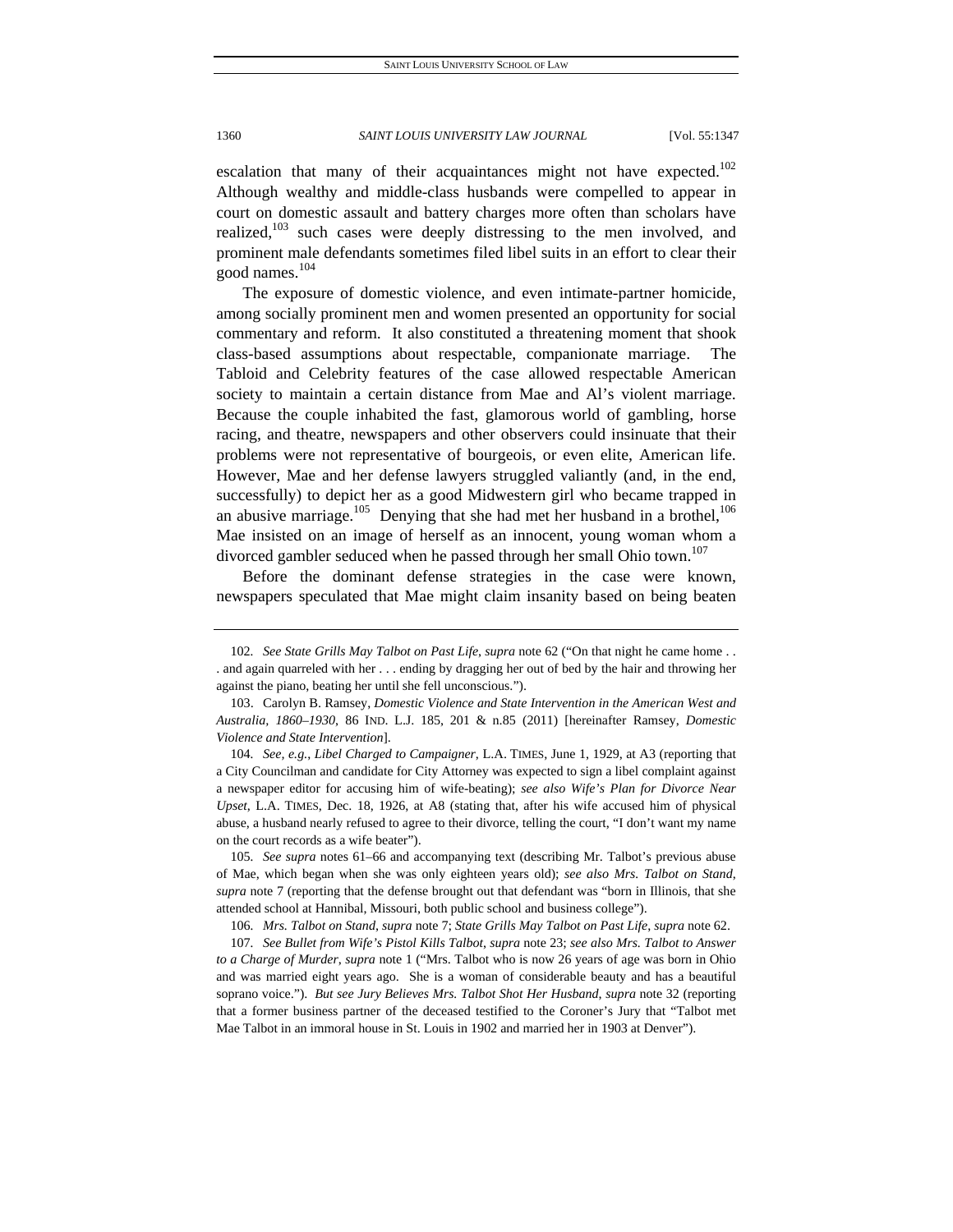while she was pregnant.<sup>108</sup> Her defense team raised the accident theory in a likely effort to muster "not guilty" votes from jurors who might find it unthinkable and horrifying that any woman could form homicidal intent. However, at trial her lawyers argued strenuously that, even if the shooting was *not* an accident, it constituted a justifiable homicide done in self-defense and that Mae's past physical abuse by her husband made her fear that he would kill her both honest and reasonable.<sup>109</sup> Thus, her acquittal demonstrated that

respectable Americans were prepared to excuse, or even to *justify*, her fatal shooting of the man who subjected her to such degradation and brutality. Acquitting Mae was necessary to police and condemn Al's behavior as unmanly and inappropriate in civilized society.

#### III. HOW THE TALBOT CASE TRANSCENDS THE TYPOLOGY

#### *A. Beyond the Worm in the Bud*

Describing the Talbot case as a Worm in the Bud Trial is not entirely satisfactory because it implies that it was somehow unique or unprecedented in revealing domestic violence behind the closed doors of socially prominent, middle- or upper-class marriages. Some historians and legal scholars too hastily assume that, as the husband's right to chastise his wife lost favor, the only criminal prosecutions of wife-beating targeted lower-class men, particularly men of color.<sup>110</sup> My research shows, in contrast, that men of higher social status began to be prosecuted and convicted of assaulting and even murdering their wives at least as early as the second half of the nineteenth century and that, when abused women killed their batterers, they were often acquitted.<sup>111</sup> Seen in this light, the Talbot case looks less like a shocking

<sup>108</sup>*. Mae Talbot Placed on Trial for Life Today for Alleged Murder of Husband*, *supra* note 45; *Talbot Trial is to be Started Thursday*, *supra* note 45.

<sup>109</sup>*. See supra* notes 65–66 and accompanying text (discussing the defense theory that Mr. Talbot's abuse of Mae the night before the shooting in conjunction with his years of previous violence against her, abuse gave her reasonable fear for her life).

<sup>110</sup>*. See, e.g*., Reva B. Siegel, *"The Rule of Love": Wife Beating as Prerogative and Privacy*, 105 YALE L.J. 2117, 2119–20 (1996) (contending that, after the Civil War, judges asserted that the criminal justice system should respect the privacy of middle- and upper-class families by not prosecuting wife-beaters).

<sup>111</sup>*. See* Ramsey, *Domestic Violence and State Intervention*, *supra* note 103, at 188–89, 201– 02, 206–20, 222–30, 236–43, 252–55. Female defendants who lived dissolute lives and killed influential, high-status men were among the most difficult to defend. Carolyn B. Ramsey, *Intimate Homicide: Gender and Crime Control, 1880–1920*, 77 UNIV. COLO. L. REV. 101, 136– 39 (2006) [hereinafter Ramsey, *Intimate Homicide*]. Thus, it is easy to see why the state attempted to associate Mae Talbot with immoral conduct. But in the final analysis, juries were sometimes willing to believe that a socially prominent decedent had provoked a self-defensive response from his killer. The line separating acquittals from convictions, and justified from unjustified acts of violence, was not a class line.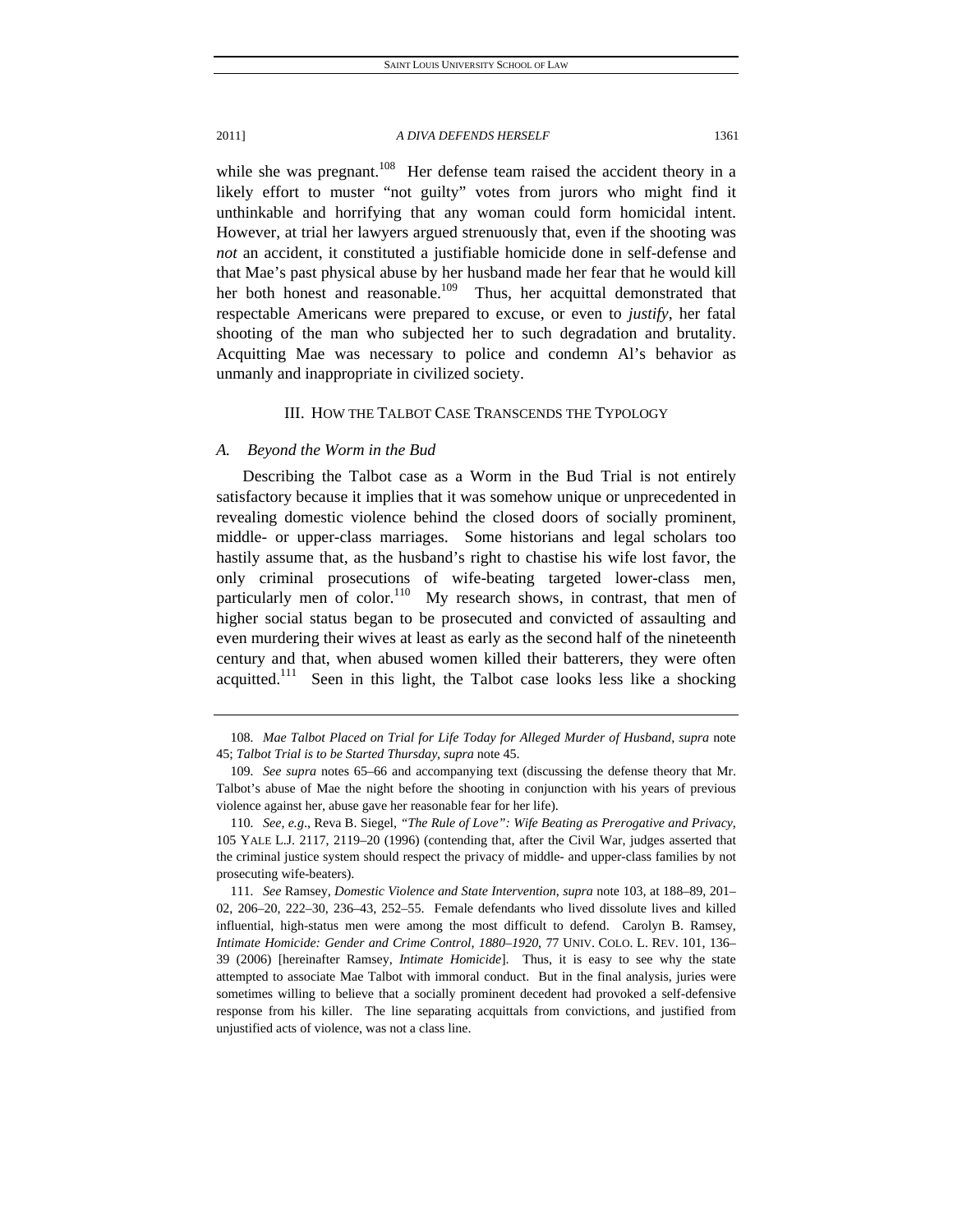exposé than a representative example of the condemnation of wife-beating and the sympathy for beaten wives' desperate recourse to self-defensive violence that characterized social and legal responses to such cases in the late 1800s and early 1900s. Mae Talbot's shooting of her gambler-husband attracted nationwide attention in part because of its Celebrity, Tabloid, and Soap Operatic elements. But it constitutes a fruitful subject of scholarly analysis precisely because it transcended the entertainment functions of trial-as-theatre to leave a record about social and legal attitudes toward intimate-partner violence in 1910.

Although Mae was young, beautiful, and talented, many other female defendants found to have killed their abusers in self-defense did not fit this glamorous image.112 Indeed, even if a working-class woman swore like a sailor and lacked any physical charms, she might be acquitted of murdering her batterer on grounds of justifiable homicide. $113$  In an important sense, Mae's story is also the story of these other domestic violence survivors.

I have written at length elsewhere about how wife-beating was condemned during the late Victorian and Progressive Eras and how police and courts sought ineffectually to prevent intimate-partner violence and to punish its perpetrators.<sup>114</sup> I have also argued that the acquittal of women, including Mae Talbot, on charges of murdering their violent husbands demonstrated societal willingness to justify their recourse to self-defensive homicide, given their lack of other viable escape routes.<sup>115</sup> This section of my paper explores in greater detail how the Talbot case supports such arguments.

## *B. Prosecuting the Deceased: The Role of Judges, Juries, and the Press in Enforcing Gender Roles*

What role did the press play in making domestic violence a public issue? This is a chicken-and-egg question that remains difficult to answer. Journalistic construction of intimate partner murder trials had the power to reinforce social values condemning men's violence against their wives. But at least in the Talbot case, it did not *create* such values. Rather, the defense team and the trial judge seem have to been ahead of the newspapers in seeing Al Talbot's behavior as a threat to companionate marriage and bourgeois masculinity.

<sup>112</sup>*. See, e.g*., Ramsey, *Domestic Violence and State Intervention*, *supra* note 103, at 238–43.

<sup>113</sup>*. See, e.g*., *id.* at 241–43 (discussing the acquittal of Bridget Waters on charges of murdering her estranged husband in Los Angeles in 1888).

<sup>114</sup>*. See id*. at 188–89, 197–231.

<sup>115</sup>*. Id*. at 252–53 (providing a brief discussion of the Talbot case in the context of a broader argument about the acquittal of women charged with murdering their batterers).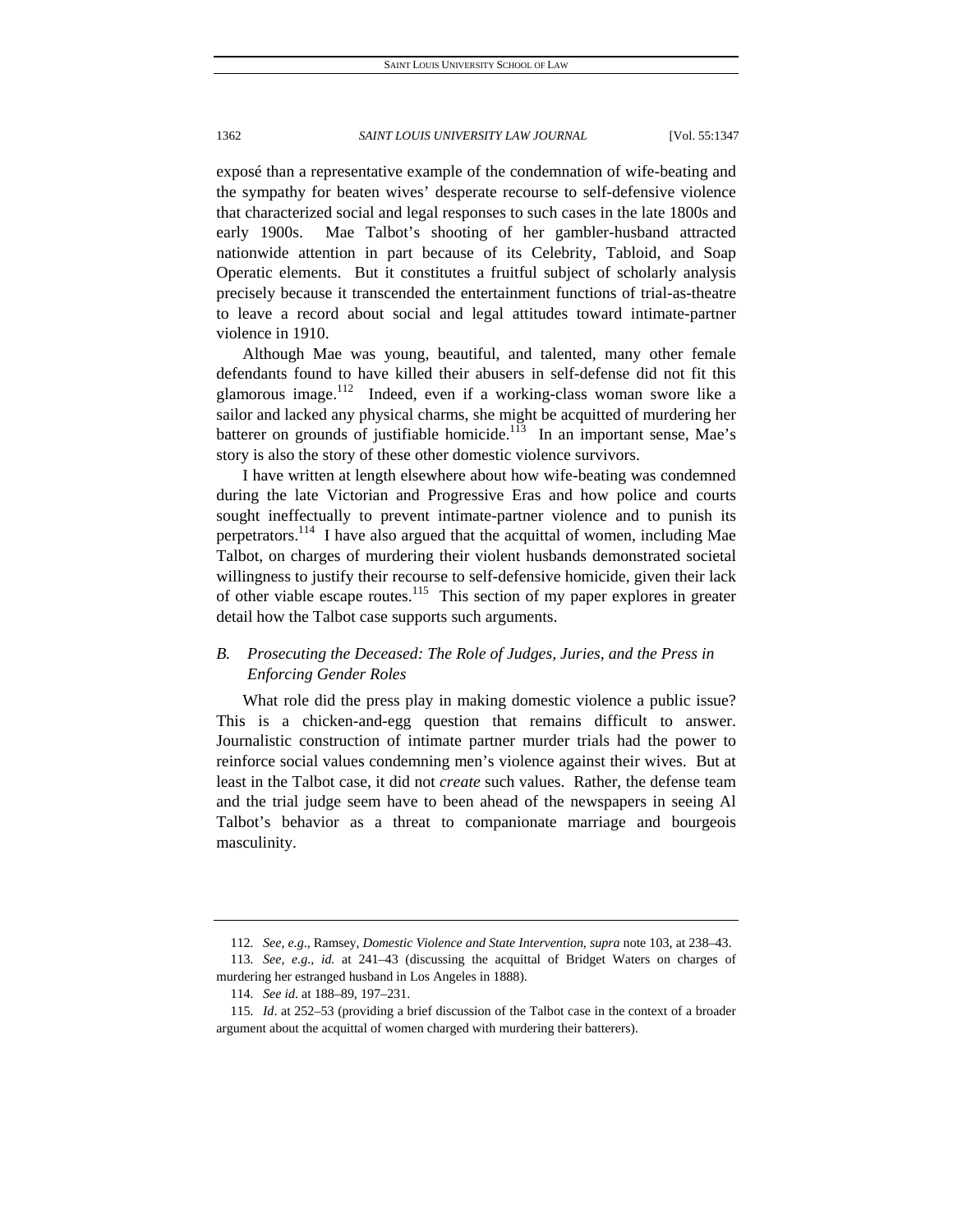The press was generally sympathetic to Mae Talbot.<sup>116</sup> Although journalists recounted with relish the side-show dispute over custody of Al's corpse and the cross-examination of the defendant regarding her allegedly immoral past, the dominant attitude of the newspapers, even prior to trial, was that Mae's shooting of her husband could be excused due to his past violence toward her.<sup>117</sup> Making a prediction consonant with my own findings about intimate partner murder trials of female defendants during this era, the *Reno Evening Gazette* opined the day after the shooting, "the case will be difficult to prosecute."<sup>118</sup>

Nevertheless, journalists did not ordain the outcome of Mae's trial, nor did they create the narratives that spared her. Indeed, while newspapers speculated about whether Mae would plead insanity, stereotypical assumptions that a murderess must be hysterical or crazy<sup>119</sup> did *not* play a significant role at trial. Mae's lawyers began to frame the case in terms of justifiable homicide at voir dire when one of her attorneys

declared that the policy of Nevada laws was to protect womanhood and give them the best of it, and to support this argument he went back into the old laws of this state and dug up the old law which has never been repealed and which declared that a man who shall strike a woman over sixteen years of age shall be placed in a pillory.<sup>120</sup>

The defense argument thus centered on the wrongfulness of the deceased's conduct toward Mae, not upon any abnormality of mind that the beatings produced in her. In closing, one of Mae's lawyers asked the jury to acquit "this devoted wife who was persecuted by her brute of a husband."<sup>121</sup>

The defense team was able to support its position because the trial court allowed evidence of Al's past violence, including the severe beating he inflicted the night before she shot him, to be presented to the jury.<sup>122</sup> Over the

<sup>116</sup>*. See, e.g.*, *Shot Husband Who Beat Her, supra* note 2 (reporting Mae's assertions that "her husband often threatened to kill her," that she had suffered a "fearful beating" from him the night prior to the shooting, and that immediately preceding the shooting, Mr. Talbot struck her).

<sup>117</sup>*. Al Talbot Shot Down by Wife in Office of Her Lawyer During Noonday Fight*, *supra* note 4 ("The shooting is the culmination of months of domestic discord."); *see supra* notes 35–39 and accompanying text (describing the battle over custody of the corpse); *see also supra* notes 57–58 (discussing the prosecution's attempt to impeach defendant).

<sup>118</sup>*. Woman's Victim is Slightly Improved Today*, *supra* note 3.

 <sup>119.</sup> Several newspaper articles on the case propagated such stereotypes. *See, e.g.*, *Bullet from Wife's Pistol Kills Talbot*, *supra* note 23 (noting that when she learned that her husband was dead Mae "collapsed and manifested signs of great distress of mind"); *Woman's Victim is Slightly Improved Today*, *supra* note 3 (reporting that, occupying a cell at the county jail, Mae Talbot "is at times hysterical").

<sup>120</sup>*. No Jury Yet in Mrs. Talbot's Trial*, *supra* note 80.

<sup>121</sup>*. Mrs. Talbot is Soon to Know What Destiny Has in Store*, RENO EVENING GAZETTE, Feb. 1, 1910, at 1.

<sup>122</sup>*. State Grills May Talbot on Past Life*, *supra* note 62.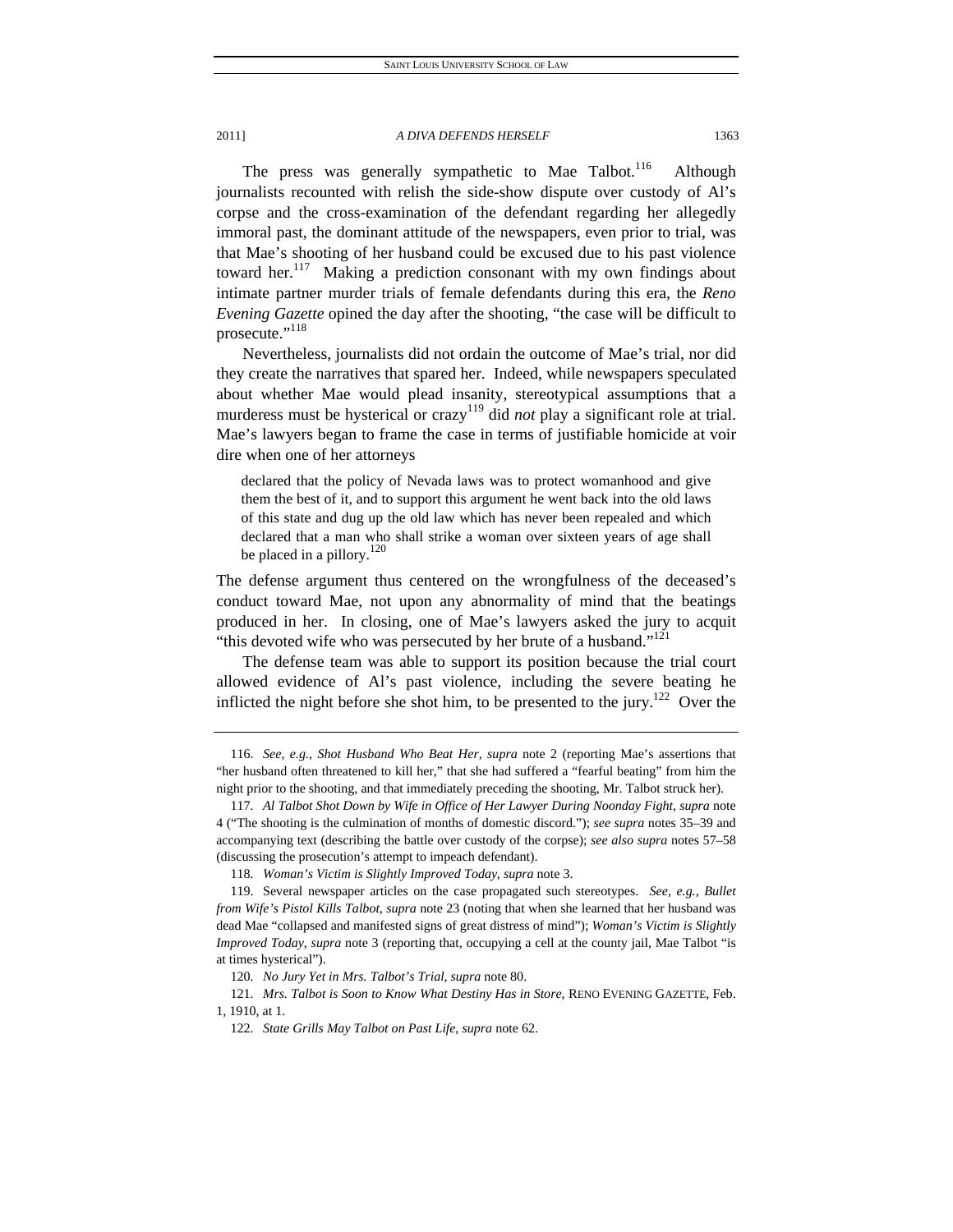prosecutor's objections, the defendant testified about how the deceased had beaten her at her apartment in the Saturno Building.<sup>123</sup> But under black letter self-defense law, Mae's lawyers still faced an uphill battle. Although the trial judge overruled the state and admitted the testimony, he reserved judgment about whether it should go to mitigation or to substantiating the self-defense claim.<sup>124</sup>

Professor Friedman notes that the "unwritten law" sometimes caused juries to return verdicts that conflicted with black letter doctrine.<sup>125</sup> In a recent article, I make a similar argument about the acquittal of abused women charged with murdering their batterers.<sup>126</sup> Despite self-defense law's requirement that a defendant must have faced an imminent threat of death or serious bodily injury, some battered wives were exonerated on justifiable homicide grounds when they killed in non-confrontational circumstances.<sup>127</sup> In the final analysis, however, the jury instructions given at the end of the Talbot trial demonstrate that social values condemning male violence toward women had a profound effect, not only on the defense attorneys' framing of their case and the jury's acquittal of Mae Talbot, but also on the way Judge Pike presented the law.<sup>128</sup> Indeed, one of the most remarkable things about the Talbot trial was the extent to which the court tailored its instructions to give the jury room to acquit.

In explaining the law of self-defense, the trial judge noted the traditional requirement that "[i]t must appear that the circumstances were sufficient to excite the fears of a *reasonable* person, and that the party killing really acted under the influence of those fears, and not in a spirit of revenge."<sup>129</sup> The danger, according to the court, must have been "so *urgent* and pressing, that in order to save his own life, or to prevent his receiving great bodily harm, the killing of the other was *absolutely necessary.* . . .<sup>"130</sup> Such instructions might have presented an obstacle to finding that Mae Talbot acted in self-defense because there was little or no evidence that the blow Al struck in the attorney's office was potentially lethal. Neither side even conclusively established

<sup>123</sup>*. Mrs. Talbot on Stand*, *supra* note 7.

<sup>124</sup>*. Id.*

 <sup>125.</sup> Friedman, *supra* note 25, at 1268–69.

<sup>126</sup>*. See* Ramsey, *Domestic Violence and State Intervention*, *supra* note 103, at 252–54.

<sup>127</sup>*. Id.*

 <sup>128.</sup> Instructions Given, *supra* note 72, nos. 6, 10, 15, 17, 18.

 <sup>129.</sup> *Id.* no. 11.

<sup>130</sup>*. Id*. no. 12 (emphasis added); *see also* 1 REV. LAWS OF NEV. § 6402 (1912) ("If a person kill [sic] another in self-defense, it must appear that the danger was so urgent and pressing, that, in order to save his own life, or to prevent his receiving great bodily harm, the killing of the other was absolutely necessary.").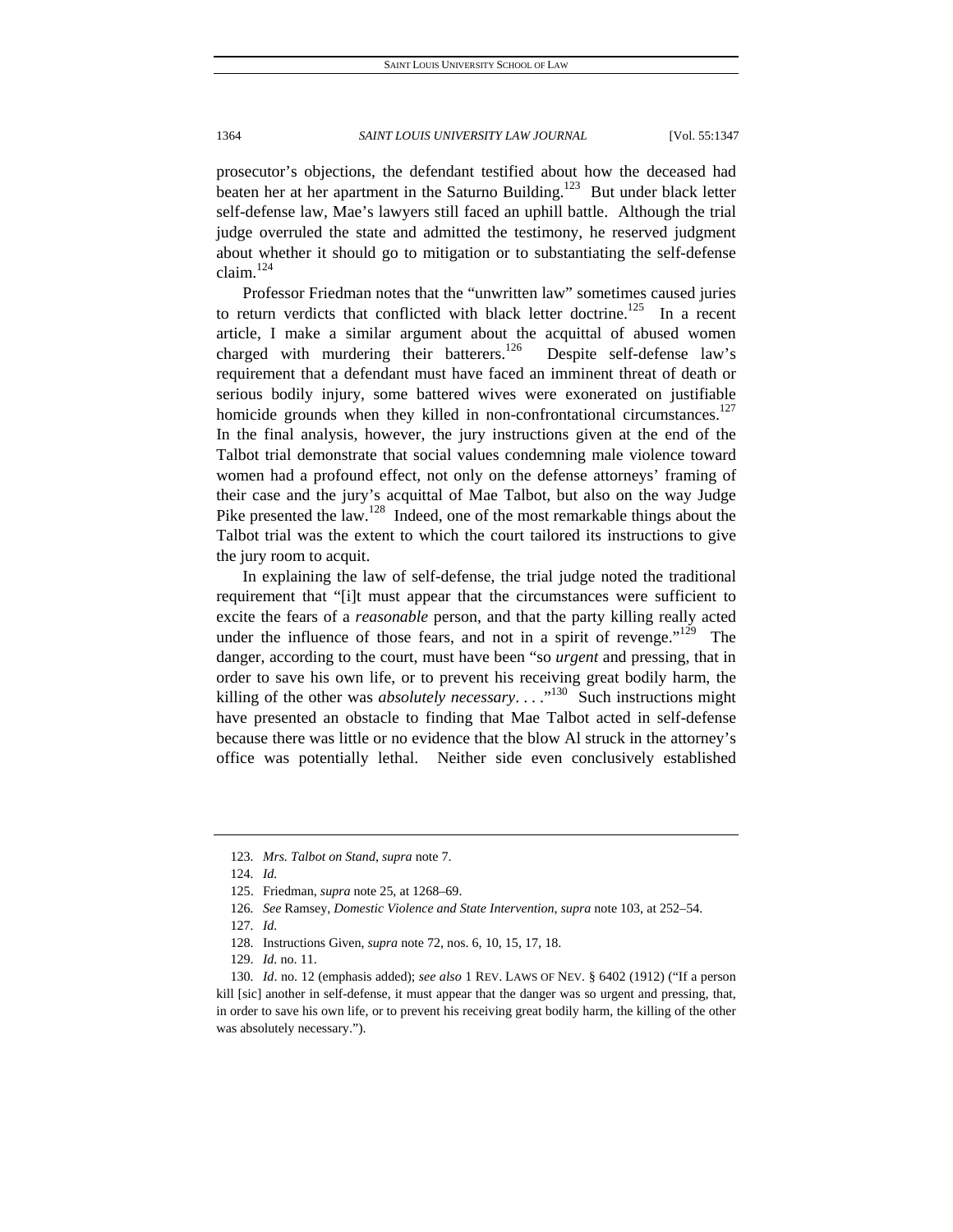whether the deceased or the defendant was the primary assailant during the lunch-hour meeting.<sup>131</sup>

Significantly, however, Judge Pike paired his classic re-statement of selfdefense law with a caveat to jurors that "if you find from the evidence the defendant did kill the said A. E. Talbot, you may take into consideration the facts that the deceased was a man and that the defendant is a woman  $\dots$ ."<sup>132</sup> He also reminded them that "under the laws of the State of Nevada a husband has no right to physically chastise his wife . . ."; thus, if the deceased struck Mae in W.D. Jones' office, "[he] had no more right to so assault her than any other person, not related to defendant by marriage or otherwise  $\dots$ .<sup>133</sup>

The court's instructions thus lent considerable support to the defense theory that Mae's lawyers began to introduce at voir dire—that the dead husband, not the wife, was the real wrongdoer and that through his past violence, he had made her reasonably afraid for her life.<sup>134</sup> Although selfdefense law is often seen as a sexist doctrine designed for fights between men,<sup>135</sup> the District Court of Washoe County invited the jury to see that law in explicitly gendered, albeit somewhat paternalistic terms. The deceased husband's past acts of wife-beating, as well as the blow he allegedly struck in the attorney's office, provided a context for assessing Mae's self-defense claim. The jury was allowed, indeed instructed, to find guidance in early twentieth century values calling for men to protect and honor, rather than physically chastise, their wives.<sup>136</sup>

132. Instructions Given, *supra* note 72, no. 6.

136. Instructions Given, *supra* note 72, no. 17.

<sup>131</sup>*. See Al Talbot Shot Down by Wife in Office of Her Lawyer During Noonday Fight*, *supra* note 4 ("While her attorney struggled to separate the enraged couple . . . Mrs. A. E. Talbot and Al Talbot, her husband, fought for the possession of a revolver.").

<sup>133</sup>*. Id*. no. 17.

<sup>134</sup>*. See supra* notes 61–66 and accompanying text (describing the defense's strategy of highlighting Mr. Talbot's history of abusive behavior, including the beating occurring the night prior to the shooting).

<sup>135</sup>*. See, e.g*., CYNTHIA K. GILLESPIE, JUSTIFIABLE HOMICIDE: BATTERED WOMEN, SELF-DEFENSE, AND THE LAW 182 (1989) (arguing that the law of self-defense discriminates against women); Laura E. Reece, *Women's Defenses to Criminal Homicide and the Right to Effective Assistance of Counsel: The Need for Relocation of Difference*, 1 UCLA WOMEN'S L.J. 53, 57 (1991) ("Not only are women denied defenses available to men, they are also denied the opportunity to use the reality of women's lives to establish a defense. A female homicide defendant must attempt to collapse her experience into the male homicide structure. But the forced fit is inadequate and awkward."); Walter W. Steele & Christine Sigman, *Reexamining the Doctrine of Self-Defense to Accommodate Battered Women*, 18 AM. J. CRIM. L. 169, 175 (1991) ("Because only men executed the laws and served as protectors in those early days, a masculine model of self defense naturally developed. . . . That masculine model remains ingrained in the law even in this more enlightened age. . . . As in times of old, society expects a woman to be protected by her father and husband. It does not expect her to protect herself from assaults committed by her own protectors.").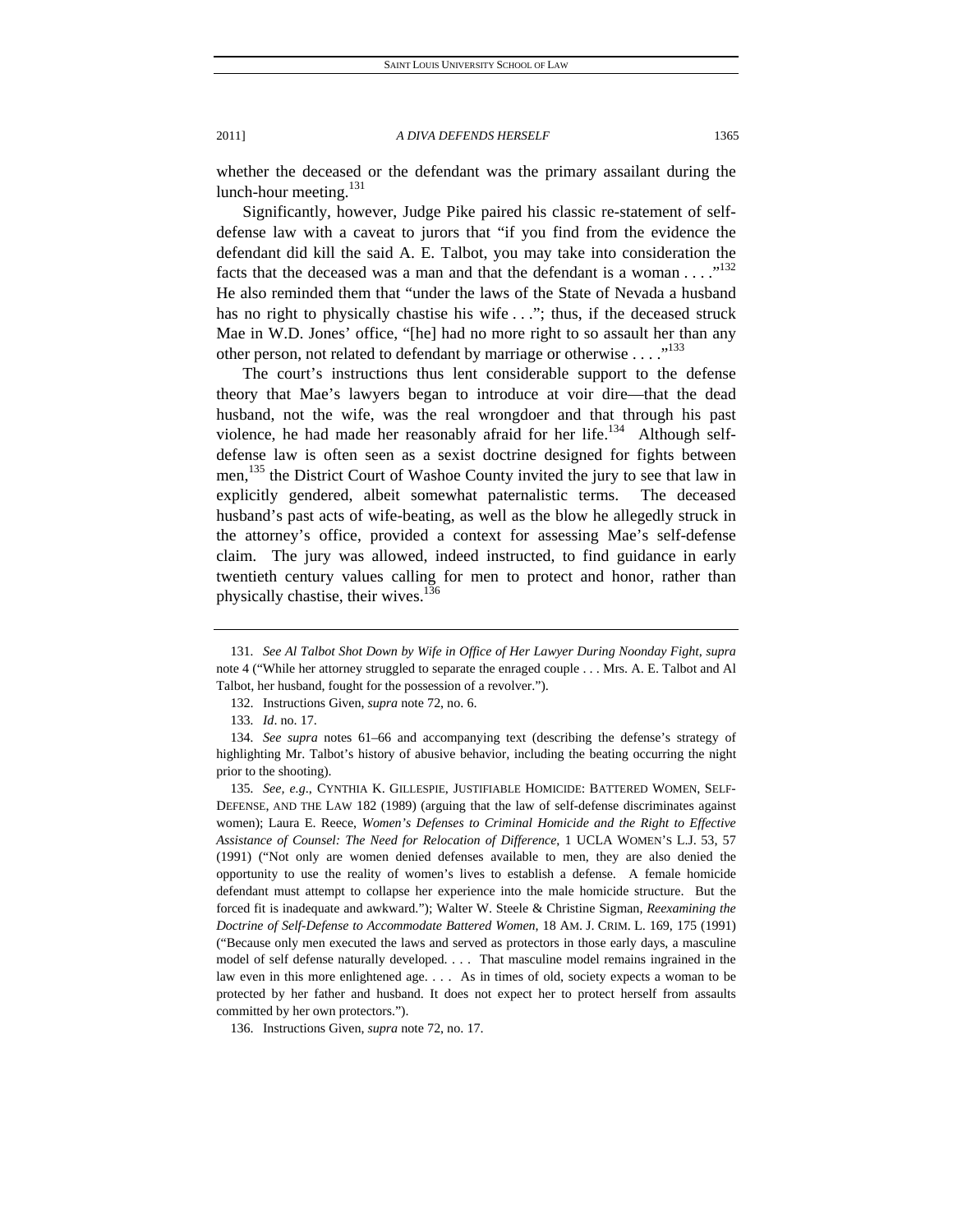#### **CONCLUSION**

The Talbot murder case offered the perfect material for headline news: a prominent victim and defendant involved in a fatal shooting which showed that they and their glamorous social world had been trying to conceal marital violence (and perhaps other illicit activity) behind closed doors. While newspapers publicized the trial and sympathized with Mae Talbot, they did not create the social values that spared her. Over time, journalistic attention to wife-beating, wife-murder, and self-defensive killings by abused women probably contributed to societal condemnation of domestic violence. But in the Talbot case, the defense team, the jury, and the court seemed more prepared than the newspapers to view Mae as a rational actor whose killing of her husband arose from his wrongful violence toward her. The press clung for months to speculation that the defense would be insanity, thus perpetuating a "disease theory" of why women kill and how domestic violence affects its victims. Journalists also joined prosecutors in dramatizing the Talbots' possible connections to prostitution, drugs, and financial intrigue. In contrast, Mae and her lawyers (and, to a surprising extent, the trial judge) called the jury's attention to gender norms that had already made wife-beating illegal and offensive in respectable society.

Focusing on the trial's sensational aspects ignores the ways in which it was representative of cases in which women from all social classes were acquitted of murdering their batterers in the late Victorian and Progressive Eras. The jury's likely reliance on the self-defense theory in acquitting Mae harmonized with "not guilty" verdicts for other battered wives—many of whom were working-class women who did not fit the role of celebrity shooter, soap-opera protagonist, or opera diva like Mae Talbot did. $137$  Moreover, although the Talbot case showed that wife-beating was not confined to racial minorities and poor whites, it was certainly not the first or only trial in the late 1800s and early 1900s to expose this fact. Rather it underscored what many newspaper readers would have known from perusing reports on routine police-court business, as well as major homicide trials—that men from all walks of life might be perpetrators of domestic violence.<sup>138</sup>

The press put the Talbot homicide in the headlines, where it satisfied the public's desire for entertainment, as well as provided an occasion for candid discussion of wife-beating. Prescriptive values exalting companionate marriage were unstable and contested; so, too, was the public image of Mae Talbot—who appeared variously in newspaper articles as justified, temporarily insane, and cold-bloodedly grasping to inherit Al's estate. In the final analysis,

<sup>137</sup>*. See* Ramsey, *Domestic Violence and State Intervention*, *supra* note 103, at 238–43; Ramsey, *Intimate Homicide*, *supra* note 112, at 125, 128–31.

<sup>138</sup>*. See* Ramsey, *Domestic Violence and State Intervention*, *supra* note 103, at 201 & nn. 85–86.